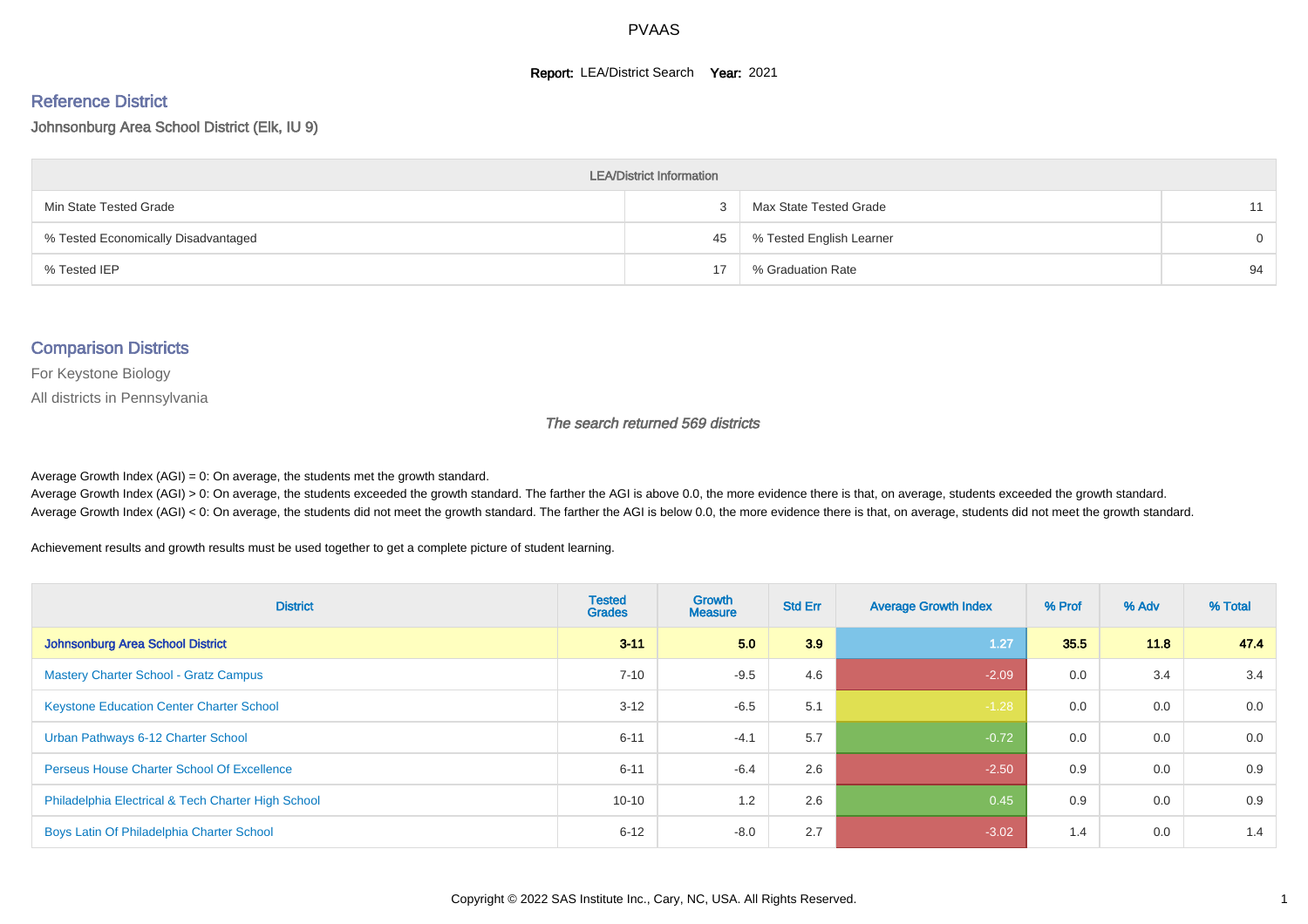| <b>District</b>                                                       | <b>Tested</b><br><b>Grades</b> | <b>Growth</b><br><b>Measure</b> | <b>Std Err</b> | <b>Average Growth Index</b> | % Prof  | % Adv | % Total |
|-----------------------------------------------------------------------|--------------------------------|---------------------------------|----------------|-----------------------------|---------|-------|---------|
| <b>Johnsonburg Area School District</b>                               | $3 - 11$                       | 5.0                             | 3.9            | $1.27$                      | 35.5    | 11.8  | 47.4    |
| <b>Chester-Upland School District</b>                                 | $3 - 11$                       | $-3.6$                          | 2.6            | $-1.38$                     | 1.6     | 0.0   | $1.6\,$ |
| <b>Aliquippa School District</b>                                      | $3 - 11$                       | $-20.0$                         | 3.6            | $-5.54$                     | 1.7     | 0.0   | 1.7     |
| <b>Innovative Arts Academy Charter School</b>                         | $6 - 11$                       | $-7.2$                          | 2.5            | $-2.83$                     | 2.0     | 0.0   | 2.0     |
| <b>Chester Charter Scholars Academy Charter School</b>                | $3 - 12$                       | $-6.2$                          | 3.3            | $-1.88$                     | 2.2     | 0.0   | $2.2\,$ |
| La Academia Partnership Charter School                                | $6 - 11$                       | $-15.5$                         | 5.7            | $-2.70$                     | 2.3     | 0.0   | 2.3     |
| People For People Charter School                                      | $3 - 12$                       | 6.4                             | 5.6            | 1.15                        | 2.4     | 0.0   | 2.4     |
| <b>Universal Audenried Charter School</b>                             | $9 - 11$                       | $-3.8$                          | 2.5            | $-1.53$                     | 3.0     | 0.5   | 3.5     |
| <b>Sto-Rox School District</b>                                        | $3 - 10$                       | $-7.0$                          | 3.5            | $-1.99$                     | 3.2     | 0.0   | $3.2\,$ |
| <b>York City School District</b>                                      | $3 - 12$                       | $-17.7$                         | 1.8            | $-10.05$                    | 3.2     | 0.7   | 3.9     |
| <b>Tech Freire Charter School</b>                                     | $9 - 11$                       | 0.7                             | 2.5            | 0.27                        | 3.6     | 0.0   | 3.6     |
| <b>Turkeyfoot Valley Area School District</b>                         | $3 - 12$                       | $-15.4$                         | 5.8            | $-2.66$                     | 3.8     | 3.8   | 7.6     |
| <b>Clairton City School District</b>                                  | $3 - 11$                       | $-1.6$                          | 5.0            | $-0.32$                     | $3.8\,$ | 0.5   | 4.4     |
| Aspira Bilingual Cyber Charter School                                 | $3 - 11$                       | 5.1                             | 5.8            | 0.87                        | 4.8     | 0.0   | 4.8     |
| Propel Charter School - Braddock Hills                                | $3 - 11$                       | $-2.1$                          | 3.3            | $-0.63$                     | 4.8     | 3.2   | 8.1     |
| Morrisville Borough School District                                   | $3 - 11$                       | $-13.1$                         | 3.7            | $-3.52$                     | 4.9     | 1.6   | 6.6     |
| <b>Claysburg-Kimmel School District</b>                               | $3 - 11$                       | $-1.2$                          | 5.2            | $-0.22$                     | 5.0     | 0.0   | 5.0     |
| <b>Belmont Charter School</b>                                         | $3 - 10$                       | 2.2                             | 3.4            | 0.64                        | 5.3     | 1.8   | $7.0\,$ |
| <b>West Side CTC</b>                                                  | $9 - 10$                       | $-32.0$                         | 3.9            | $-8.16$                     | 5.9     | 0.0   | 5.9     |
| <b>Allentown City School District</b>                                 | $3 - 12$                       | $-16.9$                         | 1.4            | $-12.37$                    | 5.9     | 0.4   | 6.3     |
| <b>Harrisburg City School District</b>                                | $3 - 11$                       | $-0.2$                          | 2.0            | $-0.11$                     | 6.0     | 2.0   | 8.0     |
| Preparatory Charter School Of Mathematics, Science, Tech, And Careers | $9 - 10$                       | $-5.1$                          | 2.5            | $-2.03$                     | 6.3     | 1.4   | 7.7     |
| Lincoln Leadership Academy Charter School                             | $3 - 12$                       | $-7.4$                          | 3.7            | $-1.99$                     | 6.4     | 2.1   | 8.5     |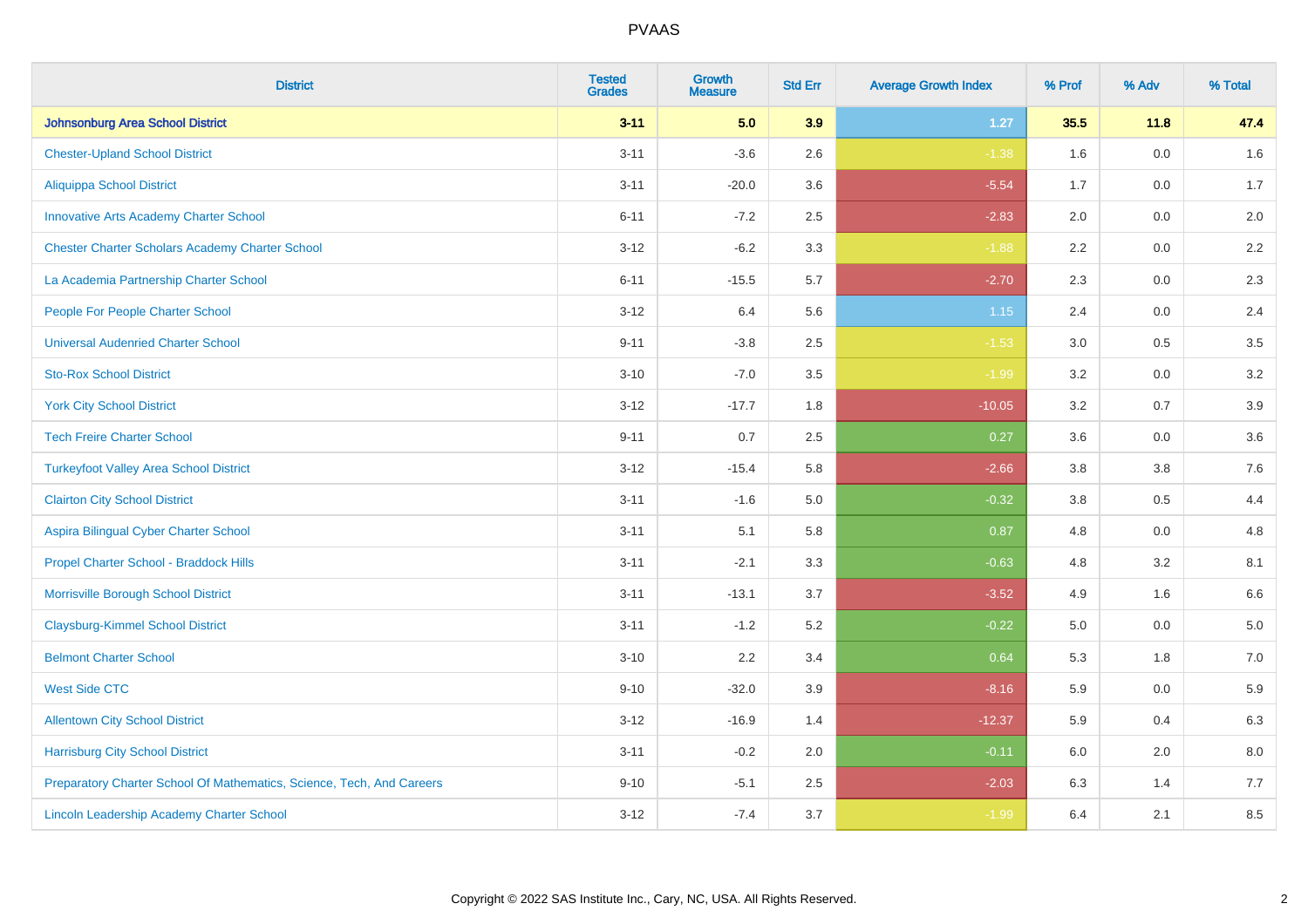| <b>District</b>                                   | <b>Tested</b><br><b>Grades</b> | <b>Growth</b><br><b>Measure</b> | <b>Std Err</b> | <b>Average Growth Index</b> | % Prof | % Adv   | % Total |
|---------------------------------------------------|--------------------------------|---------------------------------|----------------|-----------------------------|--------|---------|---------|
| Johnsonburg Area School District                  | $3 - 11$                       | 5.0                             | 3.9            | $1.27$                      | 35.5   | 11.8    | 47.4    |
| <b>Lawrence County CTC</b>                        | $10 - 11$                      | $-9.8$                          | 3.7            | $-2.68$                     | 7.3    | 0.0     | 7.3     |
| <b>Propel Charter School-Homestead</b>            | $3 - 11$                       | $-5.0$                          | 3.9            | $-1.27$                     | 7.3    | 0.0     | $7.3$   |
| Dr Robert Ketterer Charter School Inc             | $6 - 12$                       | 7.1                             | 4.3            | 1.66                        | 7.3    | 1.7     | 9.0     |
| <b>Propel Charter School-Montour</b>              | $3 - 10$                       | $-3.4$                          | 3.6            | $-0.93$                     | 7.7    | 0.0     | 7.7     |
| <b>Blacklick Valley School District</b>           | $3 - 11$                       | $-0.9$                          | 3.9            | $-0.23$                     | 7.7    | 7.7     | 15.4    |
| <b>Executive Education Academy Charter School</b> | $3 - 10$                       | $-14.6$                         | 3.0            | $-4.81$                     | 8.5    | 1.2     | 9.8     |
| <b>Tacony Academy Charter School</b>              | $3 - 11$                       | $-12.9$                         | 3.3            | $-3.90$                     | 8.6    | 1.4     | 10.0    |
| <b>Esperanza Cyber Charter School</b>             | $3 - 11$                       | 7.1                             | 6.1            | 1.15                        | 8.8    | 2.9     | 11.8    |
| <b>Lancaster School District</b>                  | $3 - 12$                       | $-10.0$                         | 1.4            | $-7.22$                     | 9.0    | 3.9     | 12.8    |
| <b>Farrell Area School District</b>               | $3 - 11$                       | $-1.9$                          | 4.2            | $-0.44$                     | 9.3    | 11.6    | 20.9    |
| <b>Big Beaver Falls Area School District</b>      | $3 - 11$                       | $-17.9$                         | 2.8            | $-6.27$                     | 9.4    | 2.8     | 12.2    |
| <b>Shade-Central City School District</b>         | $3 - 11$                       | $-14.6$                         | 4.0            | $-3.68$                     | 9.6    | $0.0\,$ | 9.6     |
| Community Academy Of Philadelphia Charter School  | $3 - 11$                       | 0.1                             | 2.6            | 0.06                        | 9.7    | 2.6     | 12.4    |
| <b>KIPP Dubois Charter School</b>                 | $9 - 10$                       | $-3.0$                          | 3.1            | $-0.95$                     | 10.0   | 0.0     | 10.0    |
| <b>Woodland Hills School District</b>             | $3 - 12$                       | $-4.2$                          | 2.5            | $-1.66$                     | 10.1   | 1.4     | 11.5    |
| Mastery Charter School - Shoemaker Campus         | $7 - 10$                       | $-2.3$                          | 2.8            | $-0.81$                     | 10.1   | 3.7     | 13.8    |
| <b>Greater Johnstown School District</b>          | $3 - 11$                       | $-3.5$                          | 2.4            | $-1.45$                     | 10.3   | 1.3     | 11.5    |
| <b>Sugar Valley Rural Charter School</b>          | $3 - 11$                       | $-3.6$                          | 3.7            | $-0.98$                     | 10.3   | 0.0     | 10.3    |
| <b>Norristown Area School District</b>            | $3 - 12$                       | $-25.4$                         | 1.7            | $-15.35$                    | 10.6   | 1.8     | 12.4    |
| New Kensington-Arnold School District             | $3 - 11$                       | $-5.8$                          | 3.2            | $-1.80$                     | 10.8   | 1.2     | 12.0    |
| <b>Tussey Mountain School District</b>            | $3-12$                         | $-13.0$                         | 3.3            | $-3.93$                     | 11.1   | 3.2     | 14.3    |
| <b>Cornell School District</b>                    | $3 - 11$                       | $-5.5$                          | 4.6            | $-1.20$                     | 11.3   | 3.2     | 14.5    |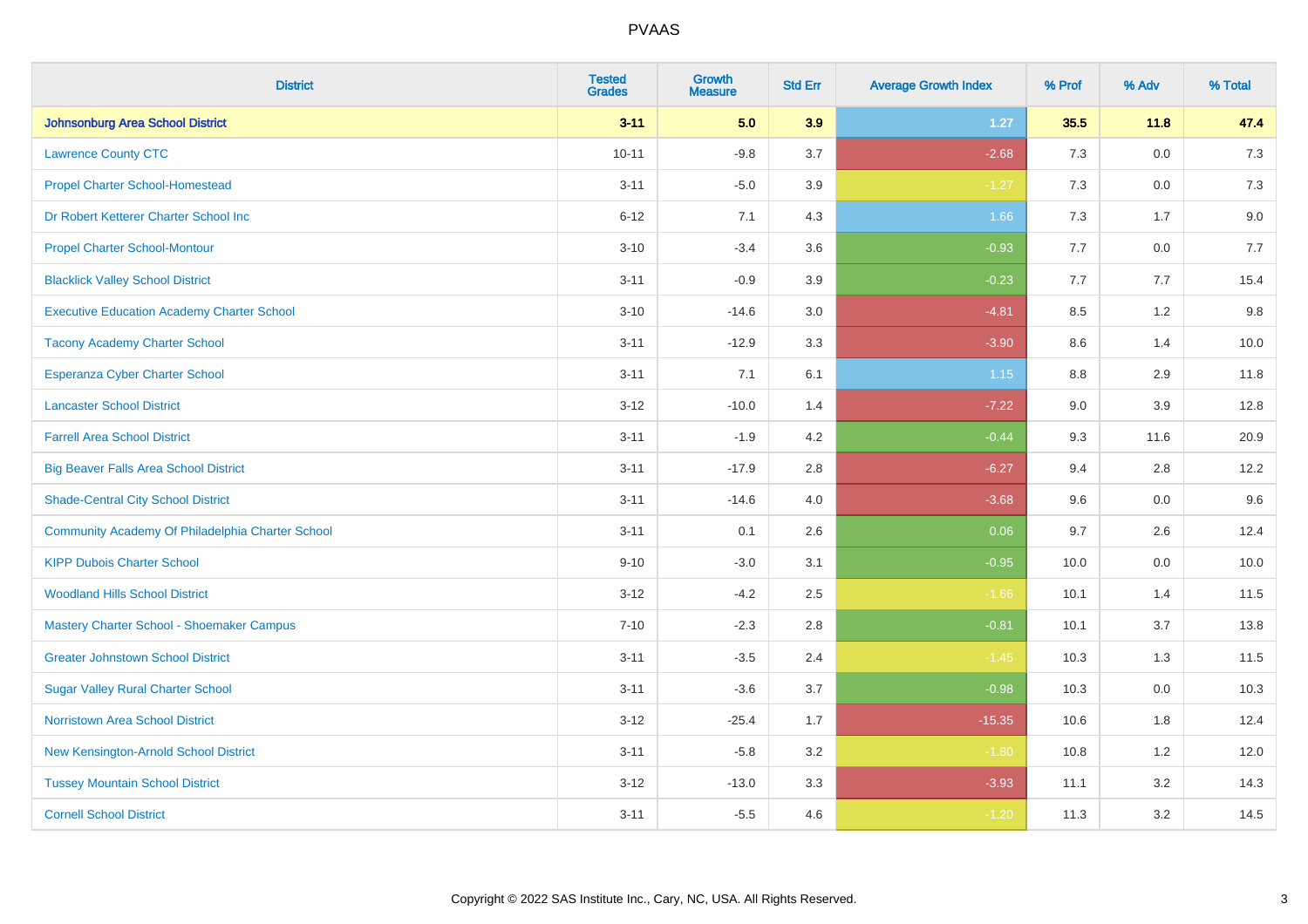| <b>District</b>                               | <b>Tested</b><br><b>Grades</b> | <b>Growth</b><br><b>Measure</b> | <b>Std Err</b> | <b>Average Growth Index</b> | % Prof | % Adv   | % Total |
|-----------------------------------------------|--------------------------------|---------------------------------|----------------|-----------------------------|--------|---------|---------|
| Johnsonburg Area School District              | $3 - 11$                       | 5.0                             | 3.9            | $1.27$                      | 35.5   | 11.8    | 47.4    |
| <b>Tulpehocken Area School District</b>       | $3 - 12$                       | 1.0                             | 4.9            | 0.20                        | 11.5   | 23.1    | 34.6    |
| <b>Hanover Area School District</b>           | $3 - 11$                       | $-14.7$                         | 4.7            | $-3.13$                     | 12.1   | 3.0     | 15.2    |
| Multicultural Academy Charter School          | $9 - 11$                       | 6.0                             | 3.4            | 1.77                        | 12.3   | 0.0     | 12.3    |
| <b>Muhlenberg School District</b>             | $3 - 10$                       | $-17.8$                         | 1.9            | $-9.34$                     | 12.4   | 4.6     | 17.0    |
| <b>Redbank Valley School District</b>         | $3 - 11$                       | $-7.5$                          | 3.1            | $-2.41$                     | 12.4   | 10.6    | 23.1    |
| <b>Mastery Charter School - Thomas Campus</b> | $3 - 10$                       | 7.9                             | 5.7            | 1.39                        | 12.5   | $0.0\,$ | 12.5    |
| <b>Mcguffey School District</b>               | $3 - 11$                       | $-12.1$                         | 3.0            | $-4.06$                     | 12.8   | 5.9     | 18.6    |
| <b>Coatesville Area School District</b>       | $3 - 11$                       | $-9.5$                          | 1.6            | $-5.81$                     | 12.8   | 3.3     | 16.2    |
| <b>Washington School District</b>             | $3 - 11$                       | $-15.9$                         | 2.9            | $-5.44$                     | 12.9   | 1.7     | 14.7    |
| <b>Sharon City School District</b>            | $3 - 11$                       | $-6.5$                          | 2.3            | $-2.79$                     | 13.1   | 5.0     | 18.1    |
| Lackawanna Trail School District              | $3 - 10$                       | $-11.0$                         | 3.3            | $-3.35$                     | 13.1   | 18.0    | 31.2    |
| <b>Erie City School District</b>              | $3 - 12$                       | $-4.5$                          | 1.4            | $-3.09$                     | 13.4   | 6.7     | 20.1    |
| <b>Canton Area School District</b>            | $3 - 11$                       | 8.4                             | 2.9            | 2.92                        | 13.8   | 23.0    | 36.8    |
| <b>Bristol Township School District</b>       | $3 - 11$                       | $-7.4$                          | 1.4            | $-5.32$                     | 13.8   | 4.6     | 18.4    |
| <b>Steelton-Highspire School District</b>     | $3 - 11$                       | $-5.3$                          | 3.2            | $-1.65$                     | 13.9   | 0.0     | 13.9    |
| <b>William Penn School District</b>           | $3 - 12$                       | 7.0                             | 1.9            | 3.61                        | 14.0   | 7.2     | 21.3    |
| <b>Wilkes-Barre Area School District</b>      | $3 - 11$                       | $-12.4$                         | 2.4            | $-5.18$                     | 14.2   | 3.7     | 17.9    |
| Esperanza Academy Charter School              | $4 - 11$                       | 2.1                             | 2.1            | 1.01                        | 14.2   | 3.6     | 17.8    |
| <b>Shenandoah Valley School District</b>      | $3 - 11$                       | $-4.5$                          | 3.5            | $-1.29$                     | 14.3   | 0.0     | 14.3    |
| Hope For Hyndman Charter School               | $3 - 11$                       | 5.1                             | 5.8            | 0.88                        | 14.3   | 7.1     | 21.4    |
| <b>Rochester Area School District</b>         | $3 - 11$                       | $-5.7$                          | 3.9            | $-1.45$                     | 14.9   | 2.1     | 17.0    |
| <b>Dunmore School District</b>                | $3 - 11$                       | $-12.2$                         | 2.7            | $-4.51$                     | 15.0   | 5.3     | 20.4    |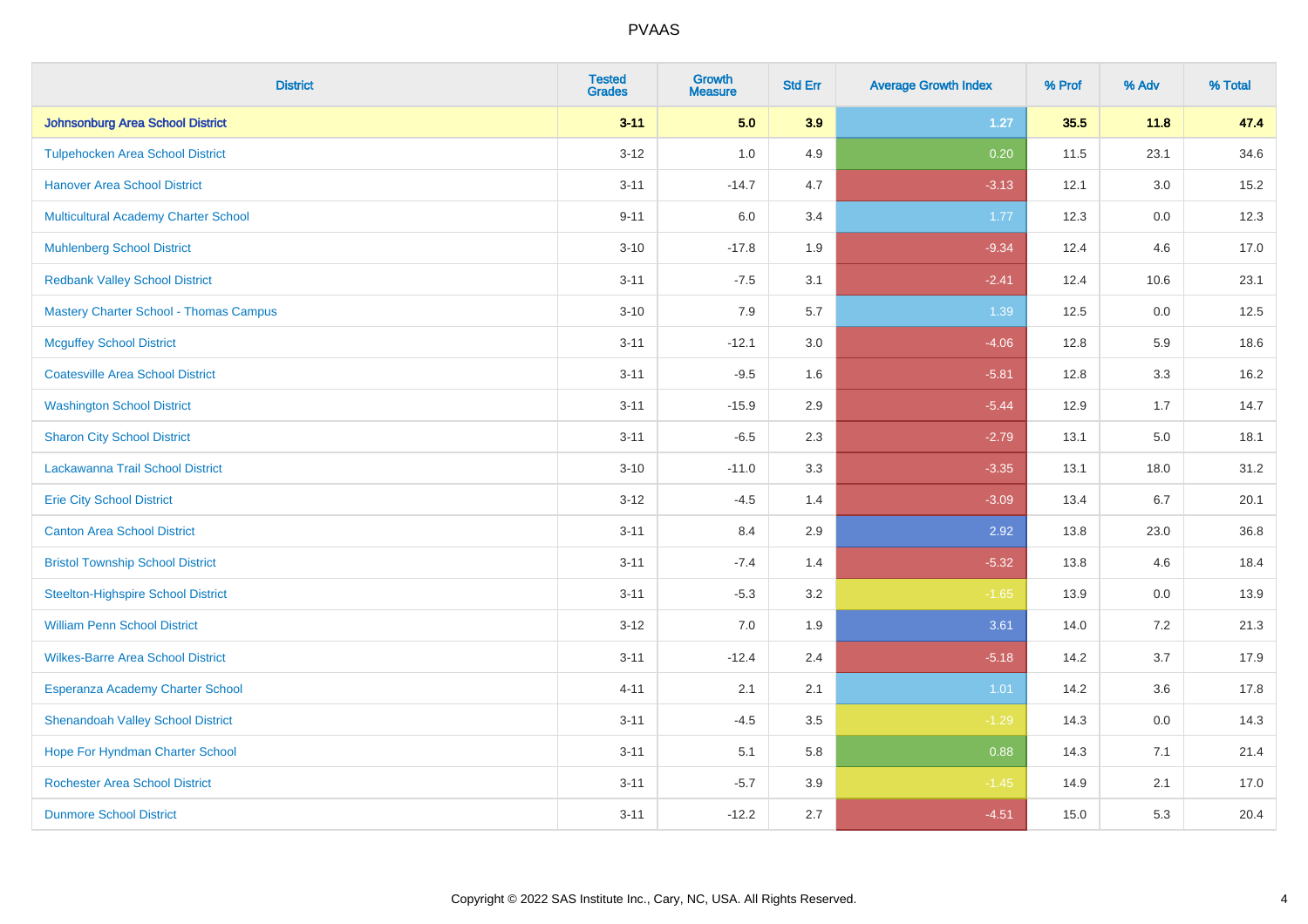| <b>District</b>                               | <b>Tested</b><br><b>Grades</b> | <b>Growth</b><br><b>Measure</b> | <b>Std Err</b> | <b>Average Growth Index</b> | % Prof | % Adv   | % Total |
|-----------------------------------------------|--------------------------------|---------------------------------|----------------|-----------------------------|--------|---------|---------|
| Johnsonburg Area School District              | $3 - 11$                       | 5.0                             | 3.9            | $1.27$                      | 35.5   | 11.8    | 47.4    |
| <b>Greater Nanticoke Area School District</b> | $3 - 12$                       | $-6.8$                          | 2.6            | $-2.58$                     | 15.2   | $8.9\,$ | 24.1    |
| <b>Lebanon School District</b>                | $3 - 11$                       | $-1.2$                          | 1.9            | $-0.63$                     | 15.2   | 6.4     | 21.6    |
| Imhotep Institute Charter High School         | $9 - 11$                       | $-17.6$                         | 5.8            | $-3.03$                     | 15.4   | 0.0     | 15.4    |
| <b>West Mifflin Area School District</b>      | $3 - 12$                       | $-11.9$                         | 2.5            | $-4.77$                     | 15.9   | 4.0     | 19.9    |
| <b>City CHS</b>                               | $10 - 11$                      | $-5.6$                          | 2.4            | $-2.34$                     | 15.9   | 1.5     | 17.4    |
| <b>Burgettstown Area School District</b>      | $3 - 11$                       | $-11.2$                         | 3.2            | $-3.46$                     | 16.0   | 2.7     | 18.7    |
| <b>MaST Community Charter School II</b>       | $3 - 10$                       | 1.4                             | 3.0            | 0.45                        | 16.1   | 4.6     | 20.7    |
| <b>Pittsburgh School District</b>             | $3 - 11$                       | $-13.0$                         | 1.1            | $-12.25$                    | 16.1   | 6.5     | 22.6    |
| Philadelphia City School District             | $3 - 12$                       | $-7.8$                          | 0.6            | $-13.43$                    | 16.4   | 6.5     | 22.9    |
| <b>Fannett-Metal School District</b>          | $3 - 11$                       | $-22.3$                         | 4.8            | $-4.65$                     | 16.4   | 6.6     | 23.0    |
| <b>Achievement House Charter School</b>       | $7 - 11$                       | $-8.2$                          | 3.6            | $-2.28$                     | 16.7   | 2.8     | 19.4    |
| <b>Reading School District</b>                | $3 - 11$                       | 4.3                             | 1.2            | 3.71                        | 16.8   | 6.0     | 22.8    |
| <b>Williams Valley School District</b>        | $3 - 11$                       | 2.6                             | 3.7            | 0.69                        | 17.0   | 5.1     | 22.0    |
| <b>Columbia Borough School District</b>       | $3 - 12$                       | $-1.1$                          | 3.6            | $-0.31$                     | 17.2   | 1.7     | 19.0    |
| <b>New Castle Area School District</b>        | $3 - 12$                       | $-13.6$                         | 2.3            | $-5.99$                     | 17.6   | 2.0     | 19.5    |
| Jefferson County-Dubois AVTS                  | $9 - 11$                       | $-11.7$                         | 3.1            | $-3.72$                     | 17.6   | 2.8     | 20.4    |
| <b>Shanksville-Stonycreek School District</b> | $3 - 10$                       | $-8.6$                          | 5.5            | $-1.55$                     | 17.6   | 23.5    | 41.2    |
| <b>Carmichaels Area School District</b>       | $3 - 10$                       | $-7.0$                          | 3.1            | $-2.30$                     | 17.8   | 9.6     | 27.4    |
| <b>Union School District</b>                  | $3 - 12$                       | 2.5                             | 3.7            | 0.69                        | 17.9   | 10.4    | 28.4    |
| <b>Central Fulton School District</b>         | $3 - 11$                       | $-13.3$                         | 3.2            | $-4.20$                     | 18.1   | 9.7     | 27.8    |
| <b>Tidioute Community Charter School</b>      | $3 - 11$                       | 0.8                             | 4.4            | 0.19                        | 18.1   | 6.9     | 25.0    |
| <b>Williamsport Area School District</b>      | $3 - 11$                       | $-11.7$                         | 1.4            | $-8.29$                     | 18.2   | 10.5    | 28.7    |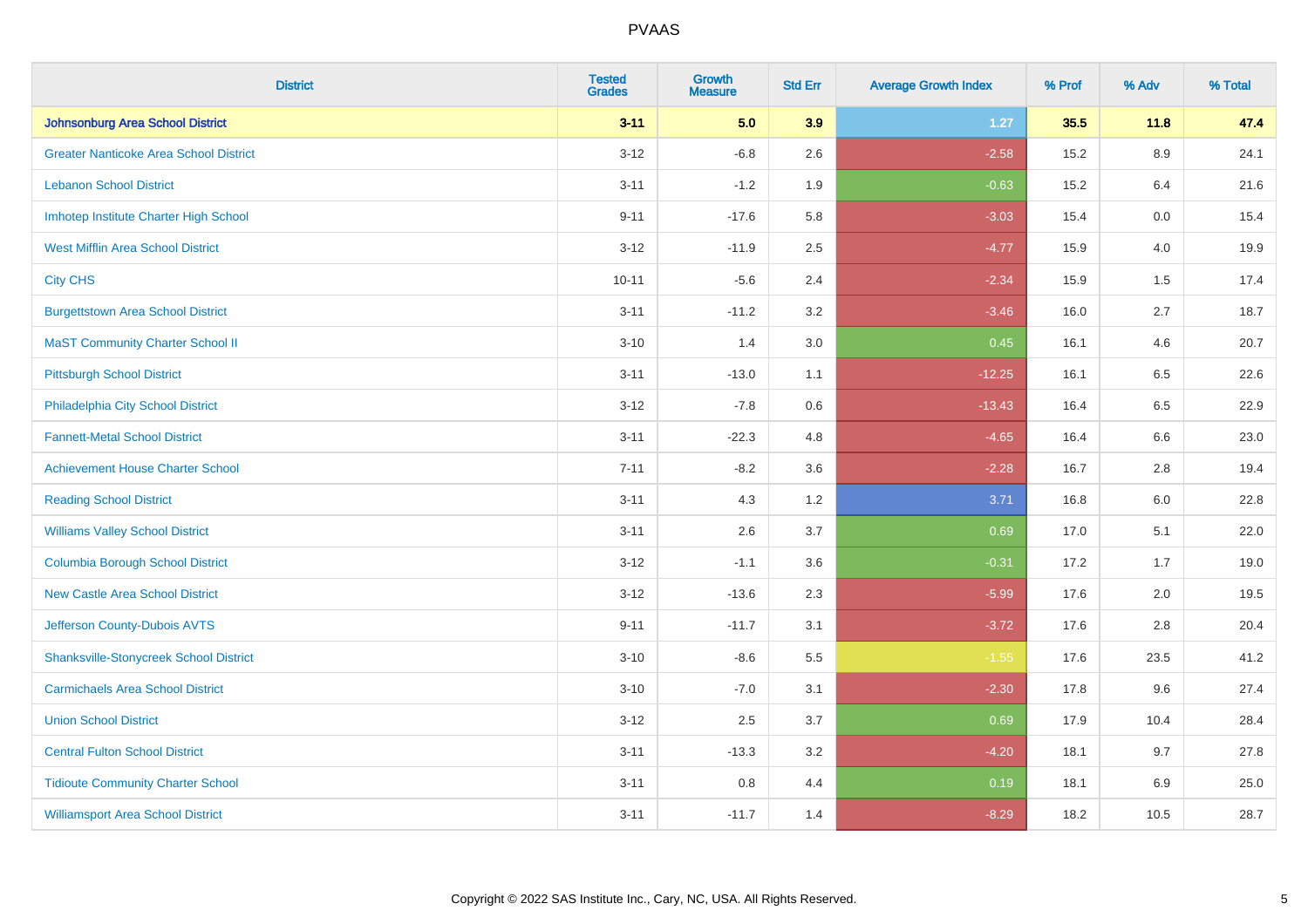| <b>District</b>                                | <b>Tested</b><br><b>Grades</b> | Growth<br><b>Measure</b> | <b>Std Err</b> | <b>Average Growth Index</b> | % Prof | % Adv   | % Total |
|------------------------------------------------|--------------------------------|--------------------------|----------------|-----------------------------|--------|---------|---------|
| <b>Johnsonburg Area School District</b>        | $3 - 11$                       | 5.0                      | 3.9            | 1.27                        | 35.5   | 11.8    | 47.4    |
| <b>Mount Carmel Area School District</b>       | $3 - 11$                       | $-7.9$                   | 2.3            | $-3.38$                     | 18.2   | 4.4     | 22.6    |
| <b>Dauphin County Technical School</b>         | $9 - 11$                       | $-3.9$                   | 2.3            | $-1.67$                     | 18.3   | 11.1    | 29.3    |
| <b>Frazier School District</b>                 | $3 - 11$                       | $-18.9$                  | 3.4            | $-5.49$                     | 18.3   | 1.4     | 19.7    |
| <b>Penn Hills School District</b>              | $3 - 11$                       | 0.0                      | 2.4            | 0.02                        | 18.4   | 7.1     | 25.6    |
| <b>Punxsutawney Area School District</b>       | $3 - 11$                       | 15.8                     | 2.7            | 5.83                        | 18.6   | 29.0    | 47.6    |
| <b>Southeast Delco School District</b>         | $3 - 10$                       | 3.9                      | 3.5            | 1.12                        | 18.6   | 3.4     | 22.0    |
| <b>Northern Lebanon School District</b>        | $3 - 11$                       | $-0.7$                   | 2.3            | $-0.29$                     | 18.8   | 6.8     | 25.6    |
| <b>Forest Area School District</b>             | $3 - 11$                       | $-1.8$                   | 4.7            | $-0.37$                     | 18.9   | 15.1    | 34.0    |
| Susquehanna Township School District           | $3 - 12$                       | 3.9                      | 2.7            | $1.45$                      | 19.0   | 13.1    | 32.0    |
| <b>Pottstown School District</b>               | $3 - 12$                       | 2.0                      | 2.2            | 0.88                        | 19.4   | 6.2     | 25.6    |
| <b>Central Cambria School District</b>         | $3 - 11$                       | $-12.7$                  | 2.3            | $-5.61$                     | 19.4   | 7.4     | 26.9    |
| Jim Thorpe Area School District                | $3 - 11$                       | $-10.9$                  | 2.4            | $-4.48$                     | 19.5   | 6.0     | 25.5    |
| <b>Columbia-Montour AVTS</b>                   | $9 - 10$                       | $-7.1$                   | 2.8            | $-2.52$                     | 19.5   | 3.2     | 22.7    |
| <b>Shamokin Area School District</b>           | $3 - 11$                       | $-2.6$                   | 2.5            | $-1.06$                     | 19.6   | 9.8     | 29.3    |
| <b>Carbon Career &amp; Technical Institute</b> | $9 - 11$                       | $-9.3$                   | 3.2            | $-2.92$                     | 19.6   | 2.2     | 21.7    |
| Pennsylvania Distance Learning Charter School  | $3 - 12$                       | 6.8                      | 3.4            | 1.99                        | 19.8   | $6.2\,$ | 25.9    |
| <b>Mount Union Area School District</b>        | $3 - 10$                       | $-2.5$                   | 2.8            | $-0.89$                     | 19.8   | 5.8     | 25.6    |
| <b>Scranton School District</b>                | $3 - 12$                       | $-10.1$                  | 2.5            | $-4.04$                     | 20.0   | 7.7     | 27.7    |
| Lehigh Valley Academy Regional Charter School  | $3 - 11$                       | $-5.9$                   | 3.0            | $-1.98$                     | 20.0   | 7.7     | 27.7    |
| <b>Blairsville-Saltsburg School District</b>   | $3 - 11$                       | $-7.5$                   | 2.8            | $-2.67$                     | 20.1   | 8.2     | 28.3    |
| <b>Brentwood Borough School District</b>       | $3 - 11$                       | 1.3                      | 3.0            | 0.44                        | 20.2   | 16.0    | 36.2    |
| North Schuylkill School District               | $3 - 11$                       | $-4.7$                   | 2.2            | $-2.16$                     | 20.2   | 11.7    | 31.9    |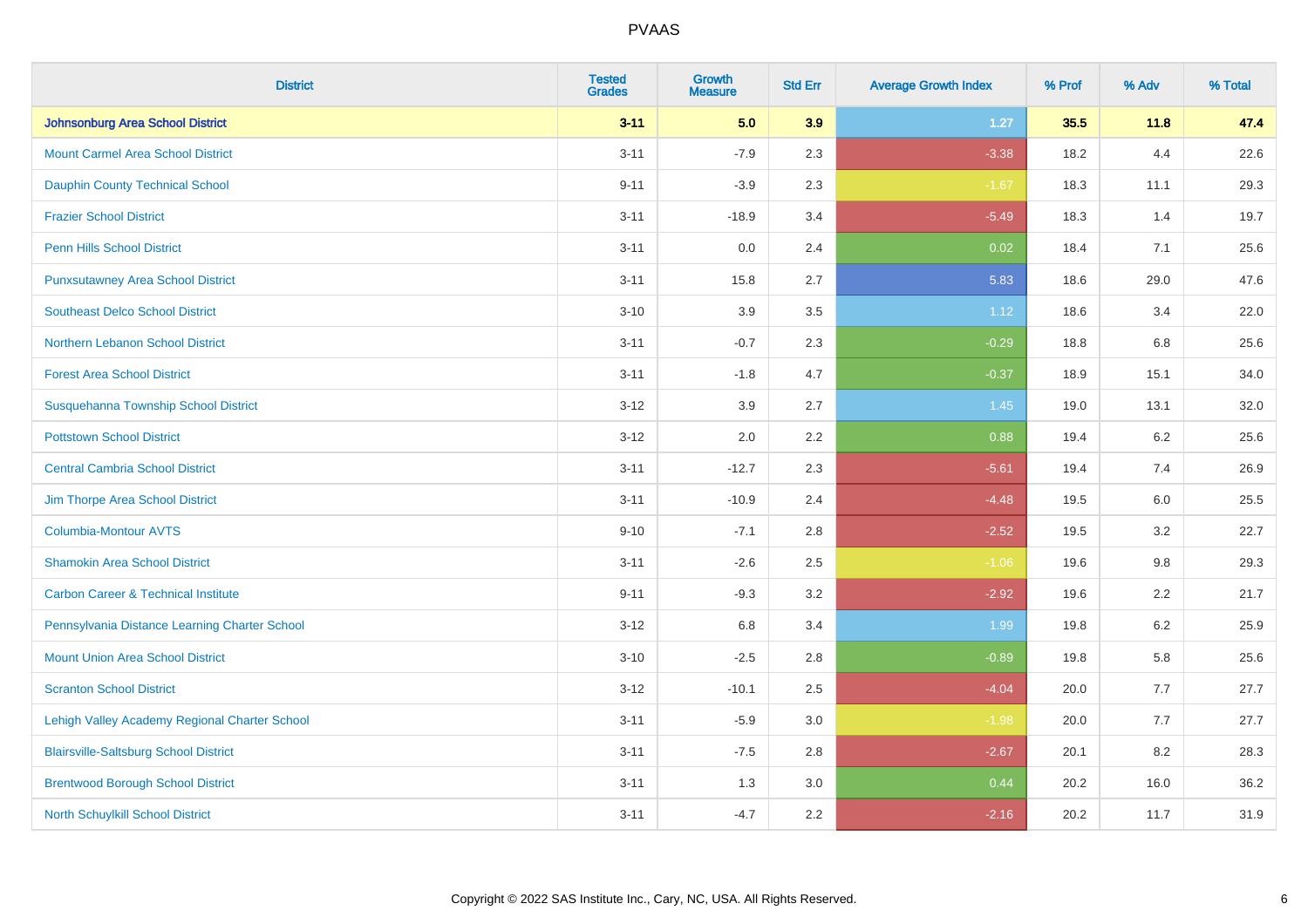| <b>District</b>                                 | <b>Tested</b><br><b>Grades</b> | <b>Growth</b><br><b>Measure</b> | <b>Std Err</b> | <b>Average Growth Index</b> | % Prof | % Adv   | % Total |
|-------------------------------------------------|--------------------------------|---------------------------------|----------------|-----------------------------|--------|---------|---------|
| Johnsonburg Area School District                | $3 - 11$                       | 5.0                             | 3.9            | $1.27$                      | 35.5   | 11.8    | 47.4    |
| <b>Westinghouse Arts Academy Charter School</b> | $9 - 10$                       | $-6.0$                          | 3.3            | $-1.81$                     | 20.2   | $8.9\,$ | 29.1    |
| Meyersdale Area School District                 | $3 - 11$                       | $-16.1$                         | 3.3            | $-4.94$                     | 20.3   | 5.8     | 26.1    |
| <b>Wattsburg Area School District</b>           | $3 - 11$                       | 1.0                             | 2.7            | 0.36                        | 20.4   | 12.4    | 32.7    |
| <b>Bethlehem Area School District</b>           | $3 - 11$                       | $-4.5$                          | 1.1            | $-3.91$                     | 20.4   | 11.3    | 31.7    |
| <b>Hazleton Area School District</b>            | $3 - 11$                       | 6.0                             | 1.6            | 3.85                        | 20.5   | 9.0     | 29.5    |
| <b>Mastery Charter School - Pickett Campus</b>  | $6 - 10$                       | 2.7                             | 4.2            | 0.65                        | 20.6   | 0.0     | 20.6    |
| <b>Chartiers Valley School District</b>         | $3 - 11$                       | $-9.1$                          | 2.1            | $-4.23$                     | 20.7   | 17.4    | 38.0    |
| <b>Riverside School District</b>                | $3 - 11$                       | $-6.2$                          | 2.7            | $-2.33$                     | 20.8   | 17.0    | 37.7    |
| <b>Shikellamy School District</b>               | $3 - 10$                       | $-8.3$                          | 2.4            | $-3.42$                     | 20.8   | 18.5    | 39.2    |
| Pennsylvania Cyber Charter School               | $3 - 11$                       | 0.6                             | 1.5            | 0.37                        | 20.8   | 8.1     | 28.9    |
| <b>Laurel Highlands School District</b>         | $3 - 11$                       | $-3.8$                          | 2.3            | $-1.63$                     | 20.9   | 14.6    | 35.4    |
| <b>Antietam School District</b>                 | $3 - 10$                       | $-9.5$                          | 3.7            | $-2.57$                     | 20.9   | 1.5     | 22.4    |
| <b>Trinity Area School District</b>             | $3 - 11$                       | $-8.7$                          | 1.8            | $-4.87$                     | 20.9   | $9.8\,$ | 30.8    |
| <b>East Allegheny School District</b>           | $3 - 11$                       | $-6.4$                          | 3.0            | $-2.11$                     | 21.0   | 7.4     | 28.4    |
| <b>Somerset Area School District</b>            | $3 - 11$                       | $-7.6$                          | 2.4            | $-3.17$                     | 21.0   | 14.5    | 35.5    |
| <b>Monessen City School District</b>            | $3 - 10$                       | $-3.9$                          | 5.6            | $-0.69$                     | 21.0   | 10.5    | 31.6    |
| <b>Ferndale Area School District</b>            | $3 - 10$                       | $-1.1$                          | 4.1            | $-0.27$                     | 21.0   | 7.9     | 29.0    |
| <b>Mckeesport Area School District</b>          | $3 - 12$                       | 4.6                             | 2.2            | 2.14                        | 21.1   | 4.4     | 25.5    |
| Northern Lehigh School District                 | $3 - 12$                       | 6.1                             | 2.5            | 2.42                        | 21.4   | 18.0    | 39.3    |
| <b>Mahanoy Area School District</b>             | $3 - 10$                       | $-3.4$                          | 3.1            | $-1.07$                     | 21.4   | 8.6     | 30.0    |
| Philadelphia Academy Charter School             | $3 - 11$                       | $-14.7$                         | 2.7            | $-5.42$                     | 21.6   | 3.9     | 25.5    |
| <b>Southern Fulton School District</b>          | $3 - 11$                       | $-5.1$                          | 4.0            | $-1.29$                     | 21.7   | 13.0    | 34.8    |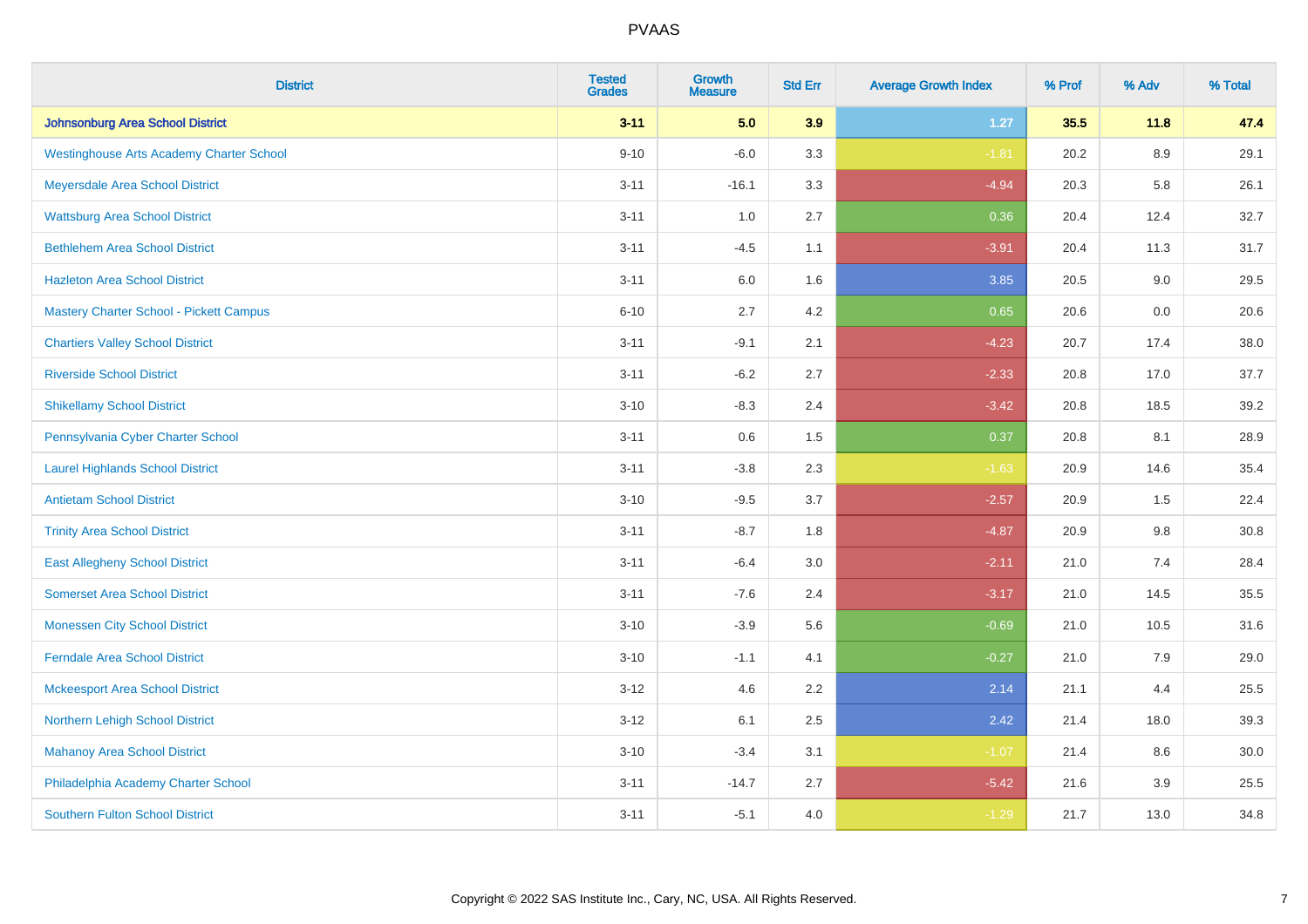| <b>District</b>                               | <b>Tested</b><br><b>Grades</b> | Growth<br><b>Measure</b> | <b>Std Err</b> | <b>Average Growth Index</b> | % Prof | % Adv   | % Total  |
|-----------------------------------------------|--------------------------------|--------------------------|----------------|-----------------------------|--------|---------|----------|
| <b>Johnsonburg Area School District</b>       | $3 - 11$                       | 5.0                      | 3.9            | $1.27$                      | 35.5   | 11.8    | 47.4     |
| <b>Pottsville Area School District</b>        | $3 - 12$                       | $-4.9$                   | 2.1            | $-2.36$                     | 21.8   | 7.9     | 29.6     |
| <b>West York Area School District</b>         | $3 - 12$                       | $-9.8$                   | 2.7            | $-3.57$                     | 21.9   | 10.9    | 32.8     |
| <b>Brownsville Area School District</b>       | $3 - 12$                       | 3.9                      | 3.8            | 1.04                        | 22.0   | 8.5     | 30.5     |
| <b>Wyoming Valley West School District</b>    | $3 - 11$                       | $-5.5$                   | 2.3            | $-2.38$                     | 22.2   | 9.2     | 31.4     |
| Schuylkill Haven Area School District         | $3 - 11$                       | $-5.3$                   | 2.7            | $-1.96$                     | 22.2   | 11.6    | 33.8     |
| <b>Charleroi School District</b>              | $3 - 11$                       | $-4.3$                   | 2.7            | $-1.55$                     | 22.2   | 15.9    | 38.1     |
| <b>Lakeland School District</b>               | $3 - 11$                       | 13.3                     | 2.8            | 4.80                        | 22.2   | 21.2    | 43.4     |
| <b>Berwick Area School District</b>           | $3 - 11$                       | $-6.9$                   | 2.4            | $-2.84$                     | 22.3   | 11.5    | 33.8     |
| <b>Williamsburg Community School District</b> | $3 - 11$                       | $-16.9$                  | 4.1            | $-4.14$                     | 22.4   | 0.0     | 22.4     |
| <b>New Foundations Charter School</b>         | $3 - 11$                       | 0.6                      | 2.2            | 0.29                        | 22.4   | 4.0     | 26.4     |
| Philipsburg-Osceola Area School District      | $3 - 11$                       | 4.1                      | 3.0            | 1.37                        | 22.5   | 16.2    | 38.8     |
| <b>East Lycoming School District</b>          | $3 - 11$                       | $-10.9$                  | 2.1            | $-5.08$                     | 22.5   | $8.2\,$ | $30.8\,$ |
| <b>York Co School Of Technology</b>           | $9 - 12$                       | $-10.9$                  | 1.6            | $-6.79$                     | 22.6   | 4.0     | 26.6     |
| <b>Moniteau School District</b>               | $3 - 11$                       | $-11.8$                  | 2.9            | $-4.07$                     | 22.6   | $5.0\,$ | 27.6     |
| <b>Hanover Public School District</b>         | $3 - 11$                       | $-12.4$                  | 2.7            | $-4.50$                     | 22.7   | $6.2\,$ | 28.9     |
| East Stroudsburg Area School District         | $3 - 11$                       | $-4.9$                   | 1.4            | $-3.38$                     | 22.7   | 12.5    | 35.2     |
| <b>Roberto Clemente Charter School</b>        | $3 - 12$                       | $-3.3$                   | 4.1            | $-0.79$                     | 22.7   | 4.6     | 27.3     |
| <b>Troy Area School District</b>              | $3 - 10$                       | $-4.7$                   | 3.2            | $-1.46$                     | 22.8   | 16.5    | 39.2     |
| <b>Freedom Area School District</b>           | $3 - 11$                       | $-6.3$                   | 3.1            | $-2.04$                     | 22.9   | 8.4     | 31.3     |
| <b>Juniata County School District</b>         | $3 - 12$                       | 7.7                      | 2.0            | 3.81                        | 22.9   | 18.9    | 41.8     |
| Fox Chapel Area School District               | $3 - 11$                       | 17.6                     | 1.9            | 9.47                        | 22.9   | 52.0    | 74.9     |
| <b>Milton Area School District</b>            | $3 - 11$                       | $-10.1$                  | 2.5            | $-4.04$                     | 23.0   | 11.3    | 34.2     |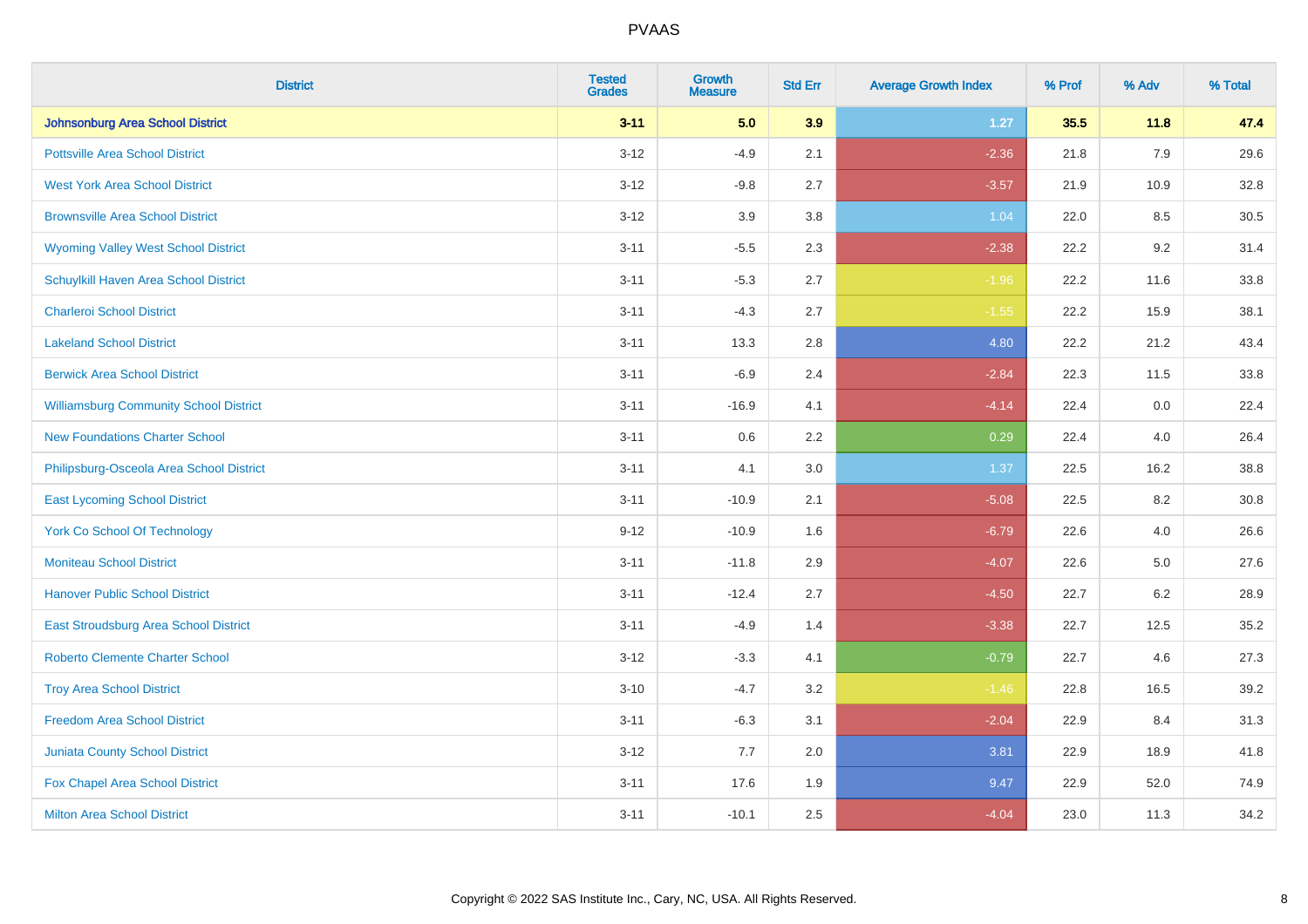| <b>District</b>                                         | <b>Tested</b><br><b>Grades</b> | <b>Growth</b><br><b>Measure</b> | <b>Std Err</b> | <b>Average Growth Index</b> | % Prof | % Adv | % Total |
|---------------------------------------------------------|--------------------------------|---------------------------------|----------------|-----------------------------|--------|-------|---------|
| Johnsonburg Area School District                        | $3 - 11$                       | 5.0                             | 3.9            | $1.27$                      | 35.5   | 11.8  | 47.4    |
| <b>Forbes Road School District</b>                      | $3 - 11$                       | $-11.5$                         | 4.7            | $-2.43$                     | 23.1   | 10.3  | 33.3    |
| Center For Student Learning Charter School At Pennsbury | $6 - 12$                       | $-3.3$                          | 6.0            | $-0.55$                     | 23.1   | 0.0   | 23.1    |
| Juniata Valley School District                          | $3 - 11$                       | 1.6                             | 3.2            | 0.51                        | 23.1   | 9.4   | 32.5    |
| Kiski Area School District                              | $3 - 11$                       | $-4.0$                          | 2.0            | $-1.99$                     | 23.1   | 18.2  | 41.3    |
| <b>School Lane Charter School</b>                       | $3 - 11$                       | 2.6                             | 3.6            | 0.72                        | 23.1   | 18.7  | 41.8    |
| Ambridge Area School District                           | $3 - 12$                       | $-19.4$                         | 2.5            | $-7.64$                     | 23.2   | 5.6   | 28.9    |
| <b>Marion Center Area School District</b>               | $3 - 10$                       | 0.8                             | 2.9            | 0.27                        | 23.3   | 11.1  | 34.4    |
| <b>Eastern Lebanon County School District</b>           | $3 - 11$                       | 4.0                             | 2.1            | 1.89                        | 23.5   | 11.5  | 35.0    |
| Shippensburg Area School District                       | $3 - 11$                       | 0.5                             | 1.8            | 0.26                        | 23.5   | 22.8  | 46.3    |
| <b>York Academy Regional Charter School</b>             | $3 - 11$                       | $-2.3$                          | 4.4            | $-0.52$                     | 23.5   | 2.0   | 25.5    |
| <b>Big Spring School District</b>                       | $3 - 11$                       | $-9.8$                          | 2.3            | $-4.32$                     | 23.6   | 12.9  | 36.5    |
| <b>Centennial School District</b>                       | $3 - 10$                       | 1.5                             | $1.5$          | 0.98                        | 23.6   | 12.4  | 36.0    |
| <b>Conemaugh Valley School District</b>                 | $3 - 12$                       | $-6.3$                          | 4.1            | $-1.54$                     | 23.7   | 5.1   | 28.8    |
| South Allegheny School District                         | $3 - 11$                       | $-0.9$                          | 3.1            | $-0.30$                     | 23.8   | 2.5   | 26.2    |
| <b>Upper Darby School District</b>                      | $3 - 12$                       | 11.2                            | 1.4            | 8.28                        | 23.8   | 11.8  | 35.6    |
| <b>Susq-Cyber Charter School</b>                        | $9 - 11$                       | $-3.2$                          | 5.8            | $-0.54$                     | 23.8   | 4.8   | 28.6    |
| <b>Ringgold School District</b>                         | $3 - 11$                       | 2.9                             | 2.2            | 1.32                        | 23.8   | 13.3  | 37.1    |
| South Side Area School District                         | $3 - 11$                       | $-0.6$                          | 3.1            | $-0.19$                     | 24.0   | 28.0  | 52.0    |
| Maritime Academy Charter School                         | $3 - 10$                       | 13.2                            | 3.1            | 4.29                        | 24.0   | 1.3   | 25.3    |
| <b>Corry Area School District</b>                       | $3 - 11$                       | $-6.8$                          | 2.3            | $-3.01$                     | 24.0   | 8.8   | 32.8    |
| <b>Millersburg Area School District</b>                 | $3 - 11$                       | $-6.6$                          | 3.4            | $-1.92$                     | 24.1   | 10.3  | 34.5    |
| <b>Easton Area School District</b>                      | $3 - 12$                       | 6.3                             | 1.3            | 4.91                        | 24.1   | 13.0  | 37.1    |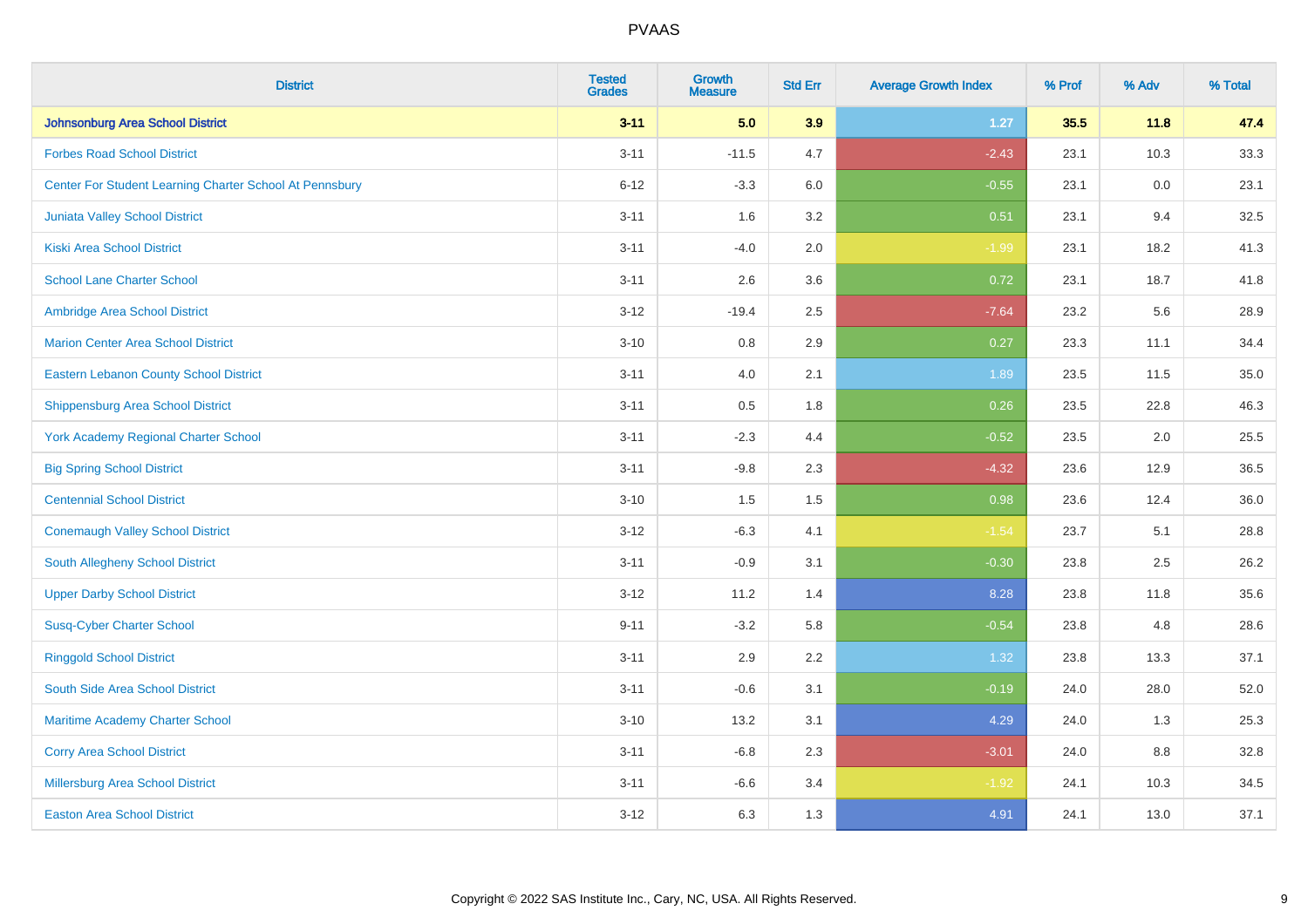| <b>District</b>                                | <b>Tested</b><br><b>Grades</b> | Growth<br><b>Measure</b> | <b>Std Err</b> | <b>Average Growth Index</b> | % Prof | % Adv   | % Total |
|------------------------------------------------|--------------------------------|--------------------------|----------------|-----------------------------|--------|---------|---------|
| <b>Johnsonburg Area School District</b>        | $3 - 11$                       | 5.0                      | 3.9            | $1.27$                      | 35.5   | 11.8    | 47.4    |
| <b>Connellsville Area School District</b>      | $3 - 11$                       | $-5.3$                   | 2.0            | $-2.67$                     | 24.2   | $5.0\,$ | 29.1    |
| <b>Chambersburg Area School District</b>       | $3 - 11$                       | $-5.6$                   | 1.3            | $-4.42$                     | 24.2   | 15.2    | 39.4    |
| <b>Penns Manor Area School District</b>        | $3 - 12$                       | $-1.9$                   | 3.5            | $-0.55$                     | 24.2   | 3.8     | 28.0    |
| <b>Bensalem Township School District</b>       | $3 - 11$                       | 1.0                      | 1.6            | 0.63                        | 24.3   | 10.7    | 34.9    |
| Northern York County School District           | $3 - 11$                       | 8.4                      | 1.8            | 4.63                        | 24.3   | 23.1    | 47.4    |
| <b>Cheltenham School District</b>              | $3 - 11$                       | $-17.6$                  | 2.0            | $-8.74$                     | 24.4   | 8.3     | 32.6    |
| <b>Salisbury Township School District</b>      | $3 - 11$                       | 5.8                      | 3.6            | 1.62                        | 24.4   | 12.6    | 37.0    |
| <b>Wellsboro Area School District</b>          | $3 - 11$                       | $-6.3$                   | 3.0            | $-2.08$                     | 24.4   | 13.4    | 37.8    |
| <b>Mercer Area School District</b>             | $3 - 11$                       | 2.2                      | 3.1            | 0.70                        | 24.4   | 11.8    | 36.2    |
| <b>Smethport Area School District</b>          | $3 - 12$                       | 5.8                      | 3.8            | 1.52                        | 24.6   | 20.0    | 44.6    |
| <b>Agora Cyber Charter School</b>              | $3 - 11$                       | 14.6                     | 2.4            | 6.03                        | 24.7   | 19.5    | 44.2    |
| Mastery Charter School - Hardy Williams        | $3 - 11$                       | 6.6                      | 3.0            | 2.21                        | 24.7   | 1.2     | 25.9    |
| <b>Upper Moreland Township School District</b> | $3 - 11$                       | 1.1                      | 2.0            | 0.56                        | 24.8   | 26.6    | 51.3    |
| <b>Towanda Area School District</b>            | $3 - 11$                       | $-4.0$                   | 2.6            | $-1.52$                     | 24.8   | 9.9     | 34.8    |
| <b>York Suburban School District</b>           | $3 - 11$                       | $7.4$                    | 2.1            | 3.55                        | 24.9   | 31.2    | 56.1    |
| Cambria Heights School District                | $3 - 10$                       | $-6.2$                   | 2.9            | $-2.11$                     | 25.0   | 13.0    | 38.0    |
| <b>Montgomery Area School District</b>         | $3 - 11$                       | $-5.8$                   | 3.2            | $-1.83$                     | 25.0   | 11.5    | 36.5    |
| <b>Moshannon Valley School District</b>        | $3 - 10$                       | $-5.1$                   | 4.6            | $-1.12$                     | 25.0   | 12.5    | 37.5    |
| <b>MaST Community Charter School</b>           | $3 - 10$                       | $-0.9$                   | 2.5            | $-0.34$                     | 25.0   | 21.6    | 46.6    |
| <b>Austin Area School District</b>             | $3 - 11$                       | 2.6                      | 6.0            | 0.43                        | 25.0   | 18.8    | 43.8    |
| Northern Tioga School District                 | $3 - 12$                       | 6.8                      | 2.6            | 2.64                        | 25.0   | 16.9    | 41.9    |
| Selinsgrove Area School District               | $3 - 12$                       | $-5.7$                   | 2.1            | $-2.74$                     | 25.4   | 13.9    | 39.2    |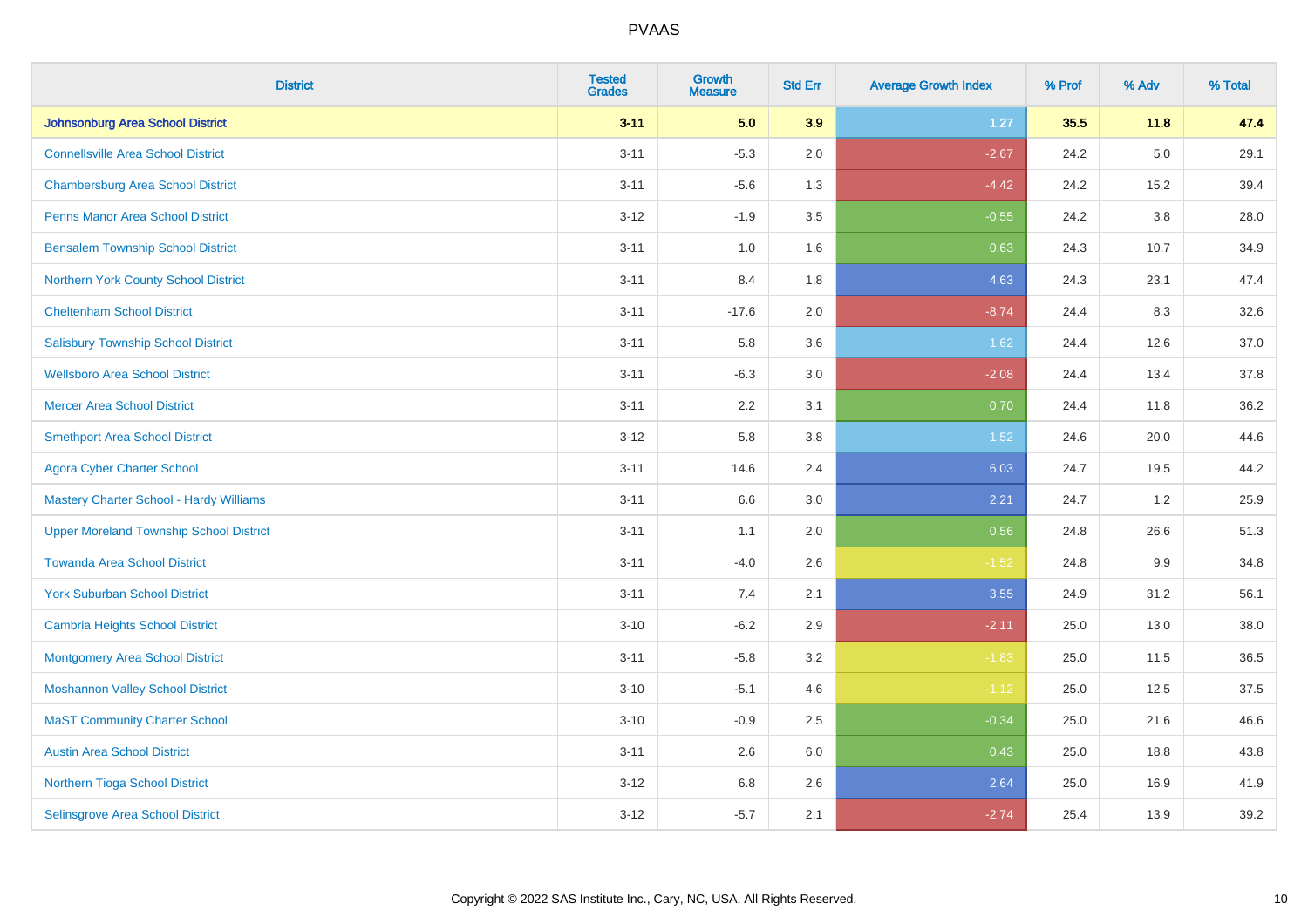| <b>District</b>                                   | <b>Tested</b><br><b>Grades</b> | <b>Growth</b><br><b>Measure</b> | <b>Std Err</b> | <b>Average Growth Index</b> | % Prof | % Adv | % Total |
|---------------------------------------------------|--------------------------------|---------------------------------|----------------|-----------------------------|--------|-------|---------|
| Johnsonburg Area School District                  | $3 - 11$                       | 5.0                             | 3.9            | 1.27                        | 35.5   | 11.8  | 47.4    |
| <b>Upper Perkiomen School District</b>            | $3 - 11$                       | 5.7                             | 1.9            | 3.04                        | 25.4   | 19.9  | 45.4    |
| <b>Central Columbia School District</b>           | $3 - 12$                       | 0.3                             | 2.3            | 0.12                        | 25.4   | 37.6  | 63.0    |
| <b>Collegium Charter School</b>                   | $3 - 10$                       | 21.2                            | 2.6            | 8.18                        | 25.4   | 16.4  | 41.8    |
| <b>Cranberry Area School District</b>             | $3 - 12$                       | $-0.9$                          | 3.1            | $-0.29$                     | 25.5   | 9.7   | 35.2    |
| Insight PA Cyber Charter School                   | $3 - 11$                       | $-9.4$                          | 5.8            | $-1.62$                     | 25.6   | 4.6   | 30.2    |
| <b>Wyomissing Area School District</b>            | $3-12$                         | $-2.4$                          | 2.6            | $-0.92$                     | 25.6   | 28.1  | 53.7    |
| <b>Grove City Area School District</b>            | $3 - 12$                       | $-8.8$                          | 2.3            | $-3.89$                     | 25.6   | 16.4  | 42.0    |
| <b>Beaver Area School District</b>                | $3 - 10$                       | $-3.0$                          | 2.5            | $-1.16$                     | 25.8   | 27.8  | 53.6    |
| Lake-Lehman School District                       | $3 - 11$                       | 14.9                            | 2.8            | 5.34                        | 25.8   | 22.5  | 48.3    |
| <b>Bangor Area School District</b>                | $3 - 12$                       | $-1.2$                          | 2.0            | $-0.60$                     | 25.8   | 12.7  | 38.5    |
| <b>Environmental Charter School At Frick Park</b> | $3-9$                          | $-6.2$                          | 3.7            | $-1.67$                     | 25.9   | 3.4   | 29.3    |
| <b>Saucon Valley School District</b>              | $3 - 11$                       | 18.9                            | 2.2            | 8.48                        | 26.0   | 39.6  | 65.6    |
| <b>Waynesboro Area School District</b>            | $3 - 12$                       | 3.0                             | 1.8            | 1.67                        | 26.0   | 23.5  | 49.5    |
| Octorara Area School District                     | $3 - 11$                       | $-7.5$                          | 3.2            | $-2.35$                     | 26.1   | 17.0  | 43.2    |
| Northern Bedford County School District           | $3 - 11$                       | $-2.3$                          | 3.3            | $-0.69$                     | 26.2   | 16.9  | 43.1    |
| <b>North Star School District</b>                 | $3 - 11$                       | 1.1                             | 3.3            | 0.34                        | 26.2   | 20.0  | 46.2    |
| <b>Chartiers-Houston School District</b>          | $3 - 10$                       | $-16.5$                         | 3.5            | $-4.79$                     | 26.3   | 6.6   | 32.9    |
| <b>Elk Lake School District</b>                   | $3 - 11$                       | $-6.1$                          | 2.9            | $-2.12$                     | 26.3   | 11.6  | 37.9    |
| Mastery Charter High School-Lenfest Campus        | $7 - 11$                       | $-1.8$                          | 5.8            | $-0.30$                     | 26.3   | 0.0   | 26.3    |
| Southern Tioga School District                    | $3 - 11$                       | $-0.1$                          | 2.8            | $-0.03$                     | 26.3   | 10.3  | 36.6    |
| <b>Crawford Central School District</b>           | $3 - 11$                       | 5.7                             | 2.1            | 2.71                        | 26.4   | 15.8  | 42.1    |
| <b>North Hills School District</b>                | $3 - 11$                       | $-15.8$                         | 1.8            | $-8.84$                     | 26.4   | 19.8  | 46.2    |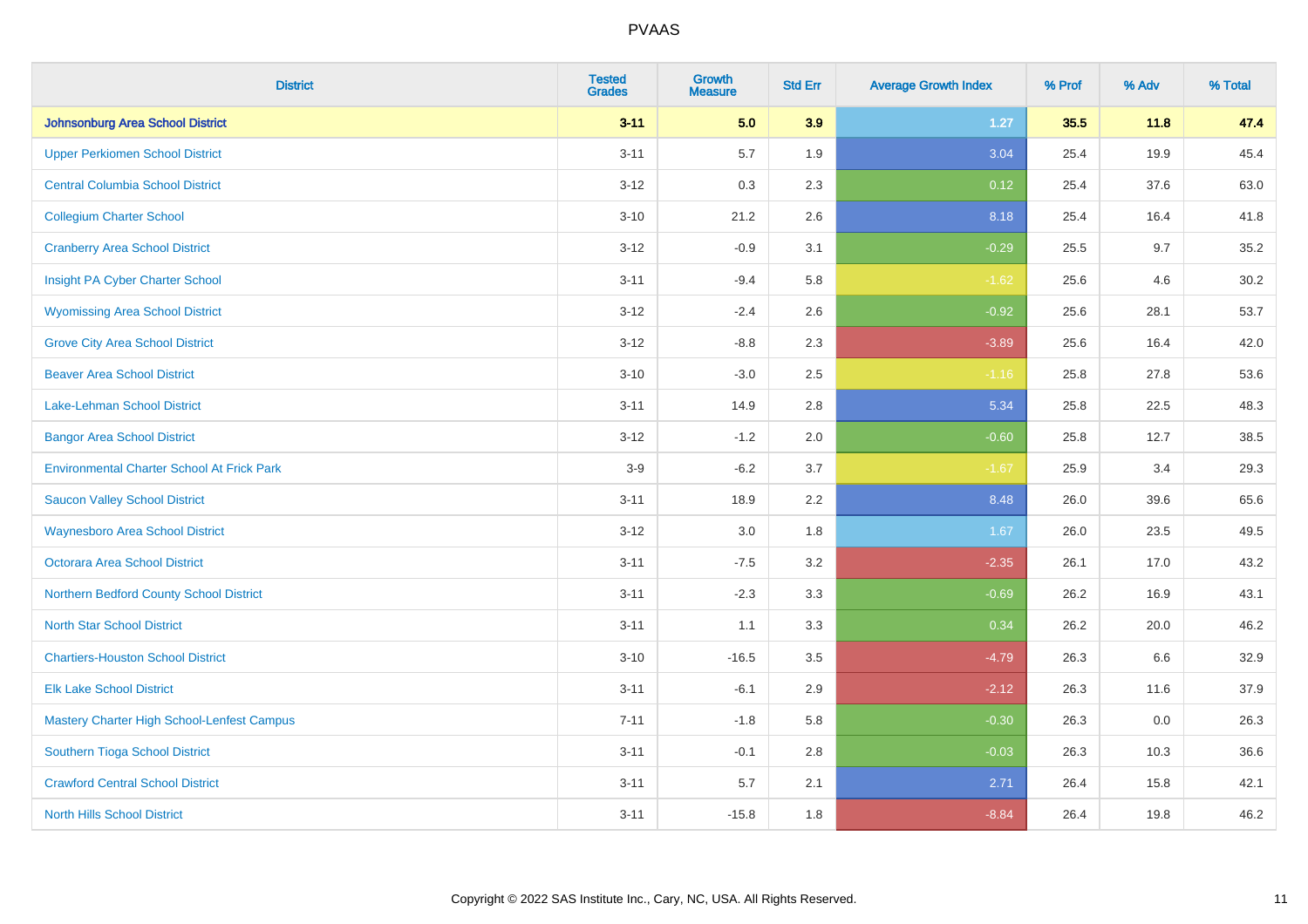| <b>District</b>                                    | <b>Tested</b><br><b>Grades</b> | <b>Growth</b><br><b>Measure</b> | <b>Std Err</b> | <b>Average Growth Index</b> | % Prof | % Adv   | % Total |
|----------------------------------------------------|--------------------------------|---------------------------------|----------------|-----------------------------|--------|---------|---------|
| Johnsonburg Area School District                   | $3 - 11$                       | 5.0                             | 3.9            | 1.27                        | 35.5   | 11.8    | 47.4    |
| <b>Butler Area School District</b>                 | $3 - 11$                       | $-14.1$                         | 1.5            | $-9.60$                     | 26.4   | 11.1    | 37.5    |
| Karns City Area School District                    | $3 - 11$                       | $-7.2$                          | 2.6            | $-2.71$                     | 26.4   | 20.8    | 47.2    |
| <b>Port Allegany School District</b>               | $3 - 11$                       | 6.5                             | 3.7            | 1.74                        | 26.4   | 11.3    | 37.7    |
| <b>Oswayo Valley School District</b>               | $3 - 12$                       | 9.9                             | 5.1            | 1.93                        | 26.5   | 44.1    | 70.6    |
| <b>Titusville Area School District</b>             | $3 - 11$                       | $-5.0$                          | 2.5            | $-1.98$                     | 26.5   | $6.8\,$ | 33.3    |
| <b>Penn-Delco School District</b>                  | $3 - 11$                       | 1.3                             | 1.8            | 0.75                        | 26.5   | 12.6    | 39.1    |
| <b>Northern Cambria School District</b>            | $3 - 11$                       | $-0.3$                          | 3.4            | $-0.09$                     | 26.5   | 1.2     | 27.7    |
| <b>Forest City Regional School District</b>        | $3-12$                         | $-1.2$                          | 3.6            | $-0.33$                     | 26.5   | 8.2     | 34.7    |
| <b>Bentworth School District</b>                   | $3 - 11$                       | 7.0                             | 3.0            | 2.36                        | 26.6   | 17.0    | 43.6    |
| <b>Valley View School District</b>                 | $3 - 11$                       | 9.3                             | 2.2            | 4.18                        | 26.6   | 23.1    | 49.7    |
| <b>Warren County School District</b>               | $3 - 11$                       | $-0.1$                          | 1.6            | $-0.06$                     | 26.7   | 9.7     | 36.4    |
| Penn Manor School District                         | $3 - 11$                       | 7.1                             | 1.5            | 4.82                        | 26.7   | 20.5    | 47.2    |
| <b>Pittston Area School District</b>               | $3 - 11$                       | $-8.2$                          | 2.2            | $-3.75$                     | 26.7   | 14.8    | 41.5    |
| <b>Ellwood City Area School District</b>           | $3 - 11$                       | $-12.5$                         | 3.1            | $-4.00$                     | 26.7   | 8.7     | 35.4    |
| Jeannette City School District                     | $3 - 11$                       | $-0.7$                          | 3.4            | $-0.20$                     | 26.8   | 4.1     | 30.9    |
| <b>West Perry School District</b>                  | $3 - 11$                       | 11.0                            | 2.3            | 4.76                        | 26.9   | 20.5    | 47.4    |
| <b>Commonwealth Charter Academy Charter School</b> | $3 - 10$                       | 4.2                             | 1.6            | 2.68                        | 27.0   | 15.6    | 42.5    |
| Portage Area School District                       | $3 - 10$                       | $-0.5$                          | 3.3            | $-0.14$                     | 27.0   | 20.6    | 47.6    |
| Catasauqua Area School District                    | $3 - 12$                       | $-7.3$                          | 2.8            | $-2.58$                     | 27.1   | 11.2    | 38.3    |
| <b>Keystone Central School District</b>            | $3 - 11$                       | 3.6                             | 1.8            | 2.04                        | 27.1   | 14.6    | 41.8    |
| <b>Exeter Township School District</b>             | $3 - 11$                       | $-1.0$                          | 1.7            | $-0.58$                     | 27.2   | 15.6    | 42.8    |
| <b>Colonial School District</b>                    | $3 - 11$                       | 22.1                            | 1.6            | 13.55                       | 27.2   | 43.5    | 70.6    |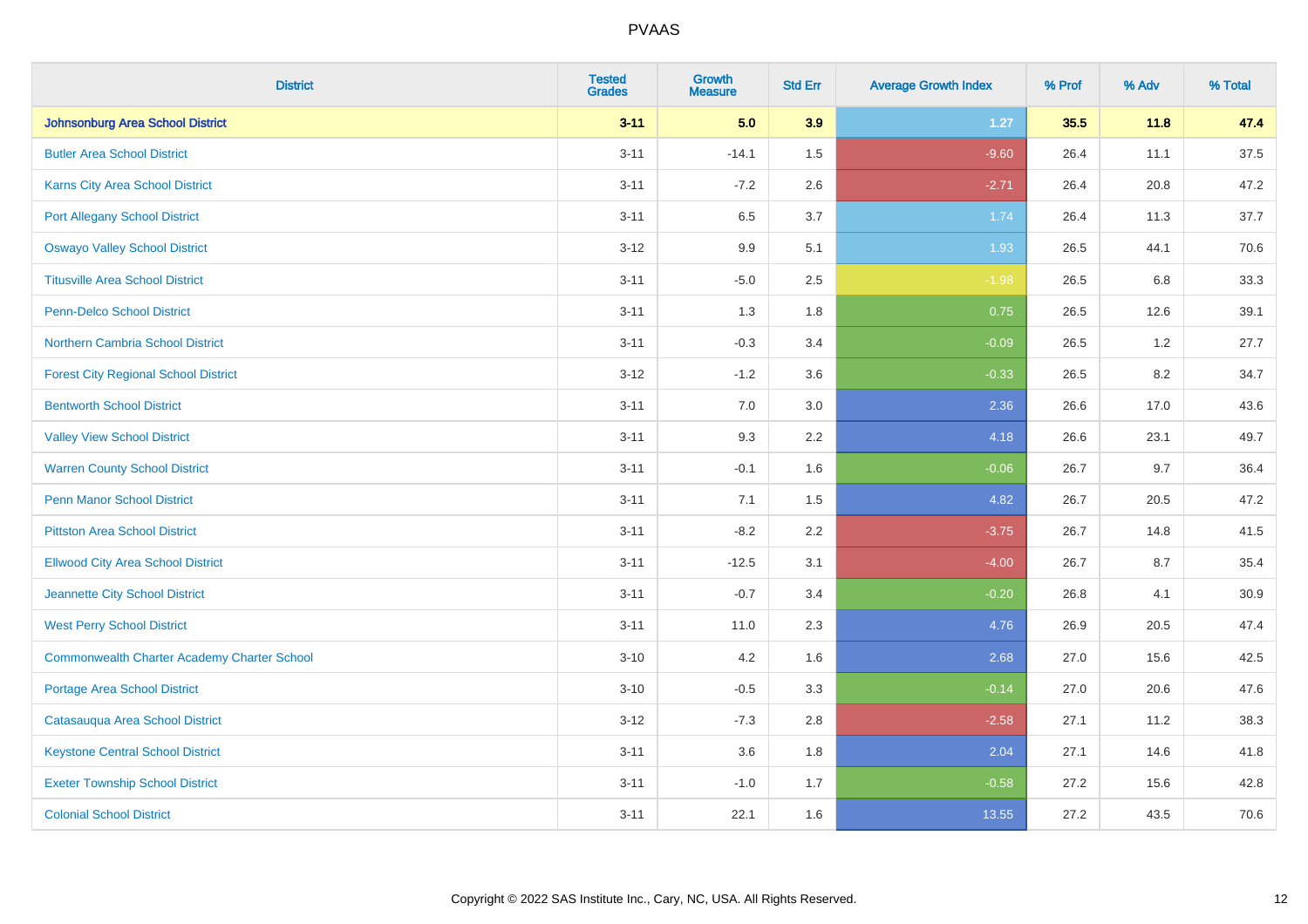| <b>District</b>                                 | <b>Tested</b><br><b>Grades</b> | Growth<br><b>Measure</b> | <b>Std Err</b> | <b>Average Growth Index</b> | % Prof | % Adv | % Total |
|-------------------------------------------------|--------------------------------|--------------------------|----------------|-----------------------------|--------|-------|---------|
| <b>Johnsonburg Area School District</b>         | $3 - 11$                       | 5.0                      | 3.9            | $1.27$                      | 35.5   | 11.8  | 47.4    |
| <b>Solanco School District</b>                  | $3 - 11$                       | 2.2                      | 1.8            | 1.18                        | 27.2   | 15.0  | 42.3    |
| <b>Reynolds School District</b>                 | $3 - 10$                       | $-3.0$                   | 3.5            | $-0.87$                     | 27.3   | 9.1   | 36.4    |
| <b>Penn Cambria School District</b>             | $3 - 11$                       | $-4.5$                   | 2.4            | $-1.86$                     | 27.3   | 15.8  | 43.2    |
| <b>Conneaut School District</b>                 | $3 - 12$                       | $-2.3$                   | 2.6            | $-0.91$                     | 27.4   | 9.7   | 37.1    |
| <b>Minersville Area School District</b>         | $3 - 11$                       | $-2.9$                   | 3.4            | $-0.86$                     | 27.4   | 9.7   | 37.1    |
| Capital Area School for the Arts Charter School | $9 - 11$                       | 14.2                     | 4.5            | 3.13                        | 27.5   | 30.0  | 57.5    |
| <b>Wissahickon School District</b>              | $3 - 10$                       | $-5.3$                   | 1.7            | $-3.14$                     | 27.5   | 29.0  | 56.6    |
| <b>Oxford Area School District</b>              | $3 - 11$                       | $-3.1$                   | 1.8            | $-1.77$                     | 27.5   | 14.5  | 42.0    |
| <b>Carbondale Area School District</b>          | $3 - 10$                       | $-2.8$                   | 3.2            | $-0.87$                     | 27.5   | 2.9   | 30.4    |
| <b>Interboro School District</b>                | $3 - 12$                       | $-8.4$                   | 2.0            | $-4.27$                     | 27.6   | 6.4   | 34.1    |
| <b>Deer Lakes School District</b>               | $3 - 11$                       | $-10.0$                  | 2.5            | $-4.02$                     | 27.7   | 9.9   | 37.6    |
| <b>Brandywine Heights Area School District</b>  | $3 - 11$                       | 5.8                      | 2.6            | 2.27                        | 27.7   | 28.6  | 56.2    |
| <b>Warwick School District</b>                  | $3 - 11$                       | 21.7                     | 1.8            | 11.76                       | 27.7   | 36.3  | 64.0    |
| <b>Bucks County Technical High School</b>       | $9 - 10$                       | $-2.9$                   | 2.2            | $-1.29$                     | 27.7   | 10.4  | 38.2    |
| <b>Manheim Central School District</b>          | $3 - 11$                       | 12.8                     | 2.0            | 6.52                        | 27.8   | 35.4  | 63.2    |
| <b>Bristol Borough School District</b>          | $3 - 12$                       | $-5.9$                   | 2.9            | $-2.00$                     | 27.8   | 3.3   | 31.1    |
| <b>Eastern York School District</b>             | $3 - 11$                       | $-6.2$                   | 2.3            | $-2.70$                     | 27.8   | 18.5  | 46.4    |
| <b>Palisades School District</b>                | $3 - 11$                       | 7.7                      | 2.9            | 2.66                        | 27.8   | 20.3  | 48.1    |
| <b>Central Greene School District</b>           | $3 - 11$                       | $-0.4$                   | 2.5            | $-0.15$                     | 27.8   | 14.8  | 42.6    |
| Huntingdon Area School District                 | $3 - 11$                       | 5.8                      | 2.6            | 2.28                        | 27.8   | 17.4  | 45.2    |
| <b>Burrell School District</b>                  | $3 - 11$                       | $-1.5$                   | 3.3            | $-0.44$                     | 27.8   | 17.7  | 45.6    |
| <b>Carlynton School District</b>                | $3 - 11$                       | $-2.0$                   | 3.2            | $-0.62$                     | 27.9   | 5.2   | 33.1    |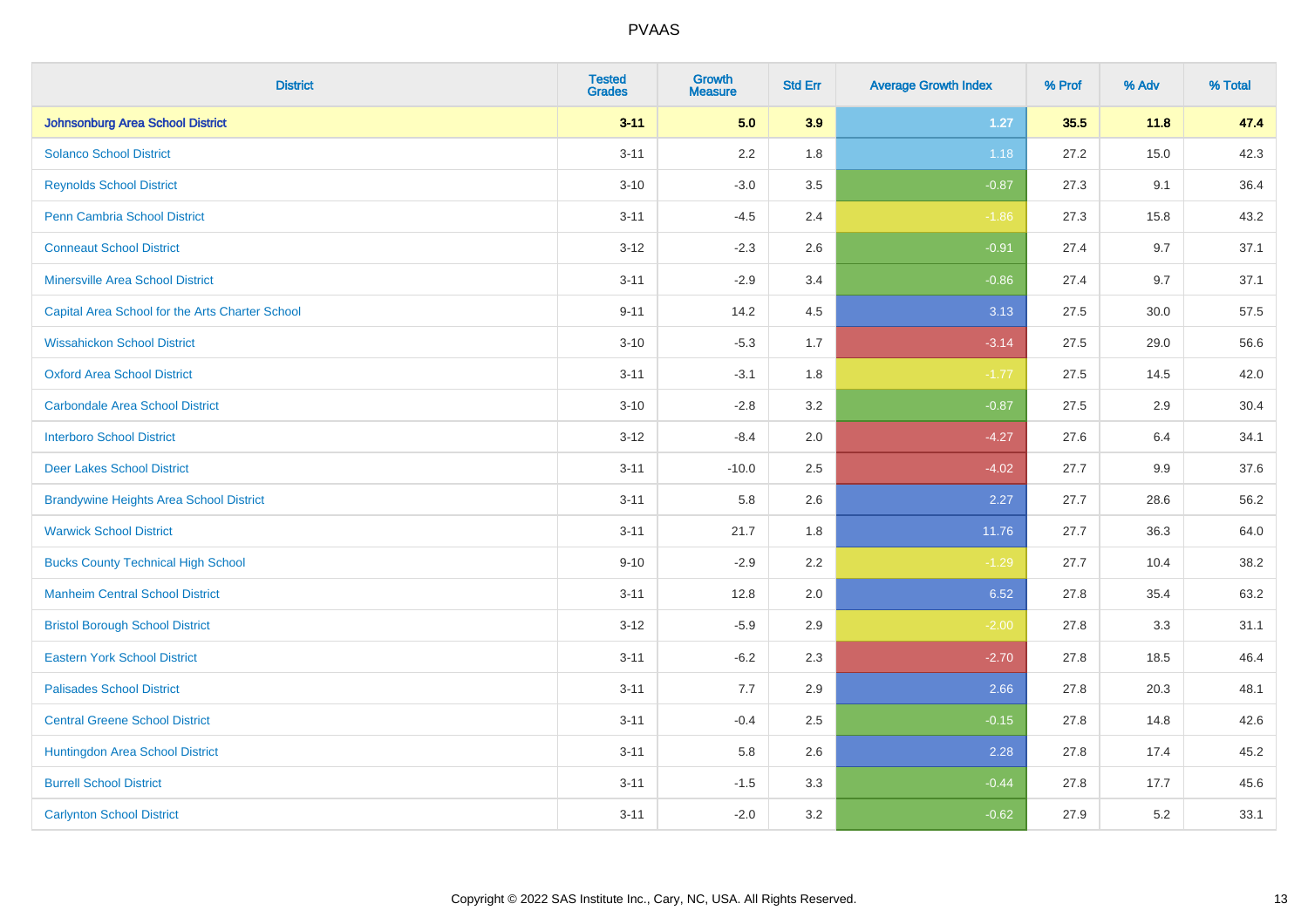| <b>District</b>                               | <b>Tested</b><br><b>Grades</b> | <b>Growth</b><br><b>Measure</b> | <b>Std Err</b> | <b>Average Growth Index</b> | % Prof | % Adv | % Total |
|-----------------------------------------------|--------------------------------|---------------------------------|----------------|-----------------------------|--------|-------|---------|
| Johnsonburg Area School District              | $3 - 11$                       | 5.0                             | 3.9            | $1.27$                      | 35.5   | 11.8  | 47.4    |
| Hatboro-Horsham School District               | $3 - 11$                       | $-2.7$                          | 1.6            | $-1.65$                     | 27.9   | 17.9  | 45.8    |
| <b>Carlisle Area School District</b>          | $3 - 11$                       | $-5.2$                          | 1.7            | $-2.99$                     | 28.0   | 19.3  | 47.3    |
| Hamburg Area School District                  | $3 - 11$                       | $0.6\,$                         | 2.4            | 0.25                        | 28.0   | 15.5  | 43.6    |
| <b>Cornwall-Lebanon School District</b>       | $3 - 11$                       | 8.2                             | 1.6            | 5.24                        | 28.0   | 20.5  | 48.6    |
| <b>Hempfield Area School District</b>         | $3-12$                         | $-10.2$                         | 1.6            | $-6.37$                     | 28.1   | 19.2  | 47.3    |
| <b>South Park School District</b>             | $3 - 11$                       | $-8.8$                          | 2.5            | $-3.46$                     | 28.1   | 17.0  | 45.2    |
| <b>Conrad Weiser Area School District</b>     | $3 - 11$                       | 7.1                             | 2.1            | 3.34                        | 28.2   | 14.4  | 42.6    |
| <b>Cocalico School District</b>               | $3 - 11$                       | 12.3                            | 1.9            | 6.48                        | 28.2   | 32.3  | 60.5    |
| <b>Berlin Brothersvalley School District</b>  | $3 - 11$                       | 19.6                            | 4.0            | 4.93                        | 28.3   | 41.3  | 69.6    |
| <b>Mid Valley School District</b>             | $3 - 10$                       | $-11.1$                         | 2.7            | $-4.07$                     | 28.3   | 8.1   | 36.4    |
| <b>Clarion-Limestone Area School District</b> | $3 - 12$                       | $-10.0$                         | 3.6            | $-2.76$                     | 28.3   | 20.0  | 48.3    |
| Renaissance Academy Charter School            | $3 - 11$                       | $-5.6$                          | 3.1            | $-1.79$                     | 28.4   | 18.5  | 46.9    |
| Pen Argyl Area School District                | $3 - 12$                       | 12.8                            | 2.5            | 5.10                        | 28.5   | 23.8  | 52.3    |
| <b>Pleasant Valley School District</b>        | $3 - 11$                       | $-3.3$                          | 1.8            | $-1.80$                     | 28.5   | 10.4  | 39.0    |
| <b>Wallenpaupack Area School District</b>     | $3 - 11$                       | 8.8                             | 2.1            | 4.28                        | 28.5   | 18.9  | 47.4    |
| <b>Old Forge School District</b>              | $3-12$                         | $-11.3$                         | 3.1            | $-3.62$                     | 28.6   | 13.2  | 41.8    |
| Jefferson-Morgan School District              | $3 - 10$                       | $-12.0$                         | 3.9            | $-3.09$                     | 28.6   | 6.1   | 34.7    |
| <b>Pottsgrove School District</b>             | $3 - 11$                       | $-5.5$                          | 2.0            | $-2.78$                     | 28.6   | 10.3  | 38.8    |
| <b>Midd-West School District</b>              | $3 - 11$                       | 3.6                             | 2.6            | 1.42                        | 28.6   | 25.0  | 53.6    |
| <b>Kennett Consolidated School District</b>   | $3 - 11$                       | $-10.4$                         | 1.7            | $-6.27$                     | 28.7   | 14.0  | 42.7    |
| <b>Bellefonte Area School District</b>        | $3 - 11$                       | 6.7                             | 2.0            | 3.34                        | 28.8   | 21.5  | 50.2    |
| <b>Forest Hills School District</b>           | $3 - 11$                       | 1.8                             | 2.5            | 0.71                        | 28.8   | 10.3  | 39.1    |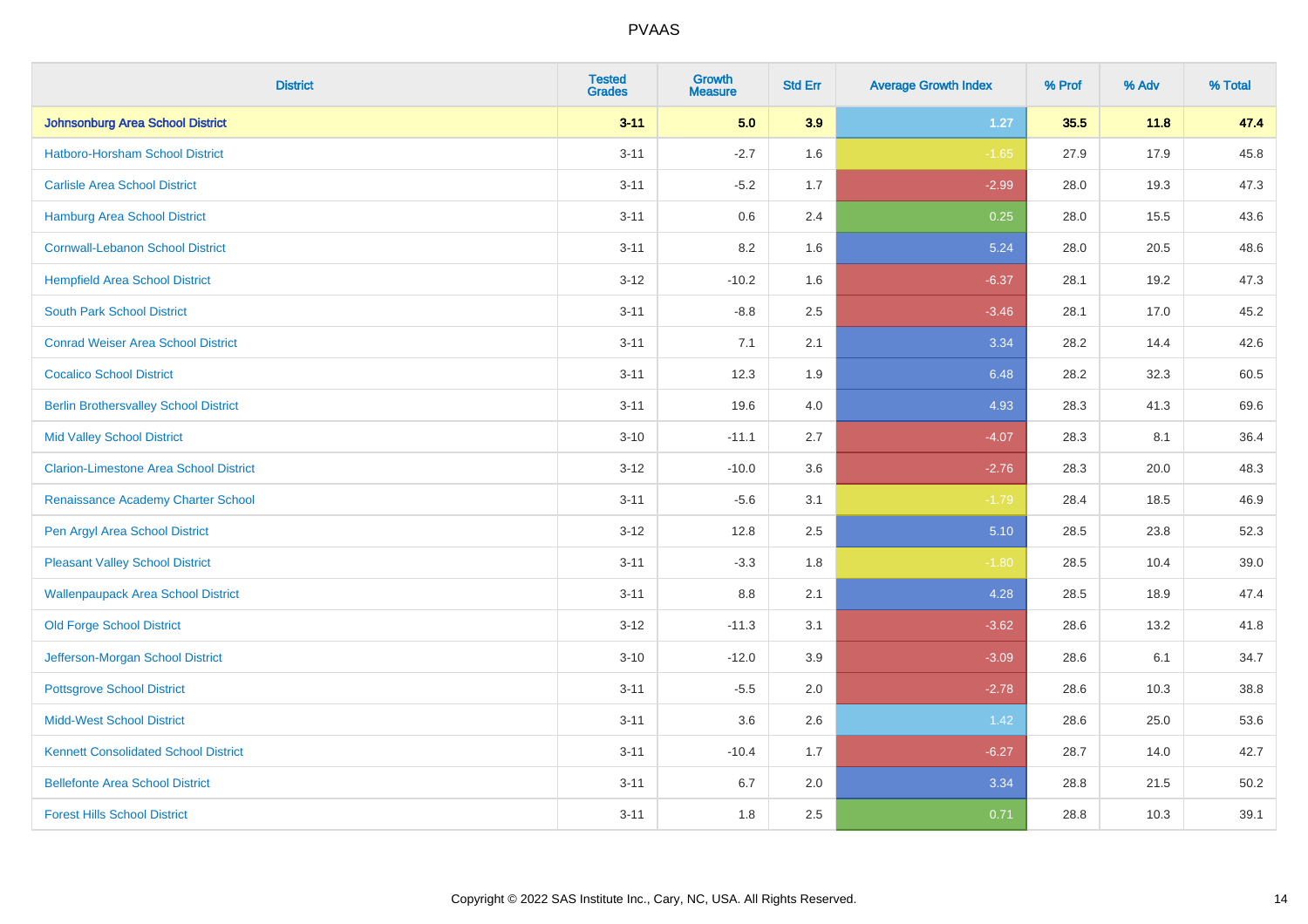| <b>District</b>                                | <b>Tested</b><br><b>Grades</b> | <b>Growth</b><br><b>Measure</b> | <b>Std Err</b> | <b>Average Growth Index</b> | % Prof | % Adv | % Total |
|------------------------------------------------|--------------------------------|---------------------------------|----------------|-----------------------------|--------|-------|---------|
| Johnsonburg Area School District               | $3 - 11$                       | 5.0                             | 3.9            | $1.27$                      | 35.5   | 11.8  | 47.4    |
| <b>Gettysburg Area School District</b>         | $3 - 11$                       | $-6.0$                          | 2.0            | $-3.02$                     | 28.8   | 19.6  | 48.5    |
| Daniel Boone Area School District              | $3 - 12$                       | 0.9                             | 1.9            | 0.46                        | 28.9   | 22.0  | 51.0    |
| Lehigh Valley Charter High School For The Arts | $9 - 10$                       | $-11.8$                         | 2.5            | $-4.76$                     | 28.9   | 5.7   | 34.6    |
| <b>Yough School District</b>                   | $3 - 10$                       | $-6.2$                          | 2.7            | $-2.27$                     | 28.9   | 8.8   | 37.7    |
| Altoona Area School District                   | $3 - 12$                       | 0.1                             | 1.5            | 0.07                        | 29.0   | 13.8  | 42.8    |
| 21st Century Cyber Charter School              | $6 - 12$                       | 6.6                             | 2.1            | 3.16                        | 29.0   | 21.8  | 50.8    |
| <b>Neshannock Township School District</b>     | $3 - 10$                       | $-12.5$                         | 2.7            | $-4.73$                     | 29.0   | 13.0  | 42.0    |
| Southeastern Greene School District            | $3 - 10$                       | $-2.3$                          | 4.4            | $-0.53$                     | 29.0   | 9.7   | 38.7    |
| Oil City Area School District                  | $3 - 11$                       | 8.6                             | 2.4            | 3.56                        | 29.1   | 13.1  | 42.2    |
| <b>Pequea Valley School District</b>           | $3 - 11$                       | 18.0                            | 3.1            | 5.74                        | 29.2   | 37.5  | 66.7    |
| <b>Nazareth Area School District</b>           | $3 - 11$                       | $-2.5$                          | 1.7            | $-1.53$                     | 29.2   | 24.6  | 53.8    |
| <b>Central Dauphin School District</b>         | $3 - 11$                       | $-5.2$                          | 1.2            | $-4.24$                     | 29.3   | 8.7   | 38.0    |
| <b>Commodore Perry School District</b>         | $3 - 11$                       | $-10.4$                         | 4.5            | $-2.30$                     | 29.4   | 5.9   | 35.3    |
| <b>Lower Merion School District</b>            | $3 - 11$                       | 18.9                            | 1.2            | 15.42                       | 29.4   | 48.6  | 78.0    |
| <b>Pine Grove Area School District</b>         | $3 - 11$                       | $-1.1$                          | 3.0            | $-0.36$                     | 29.5   | 14.3  | 43.8    |
| <b>Blue Ridge School District</b>              | $3 - 11$                       | 8.3                             | 3.7            | 2.24                        | 29.6   | 9.3   | 38.9    |
| Penns Valley Area School District              | $3 - 12$                       | 14.1                            | 2.6            | 5.33                        | 29.6   | 23.3  | 52.9    |
| <b>Abington School District</b>                | $3 - 10$                       | 0.9                             | 1.6            | 0.57                        | 29.7   | 28.7  | 58.4    |
| <b>Union City Area School District</b>         | $3 - 12$                       | $-8.7$                          | 3.3            | $-2.59$                     | 29.7   | 10.9  | 40.6    |
| <b>Girard School District</b>                  | $3 - 11$                       | $-12.3$                         | 2.6            | $-4.76$                     | 29.7   | 18.9  | 48.6    |
| <b>Schuylkill Valley School District</b>       | $3 - 11$                       | $-1.0$                          | 2.2            | $-0.47$                     | 29.8   | 20.2  | 50.0    |
| Northampton Area School District               | $3 - 11$                       | 3.2                             | 1.5            | 2.05                        | 29.8   | 17.9  | 47.7    |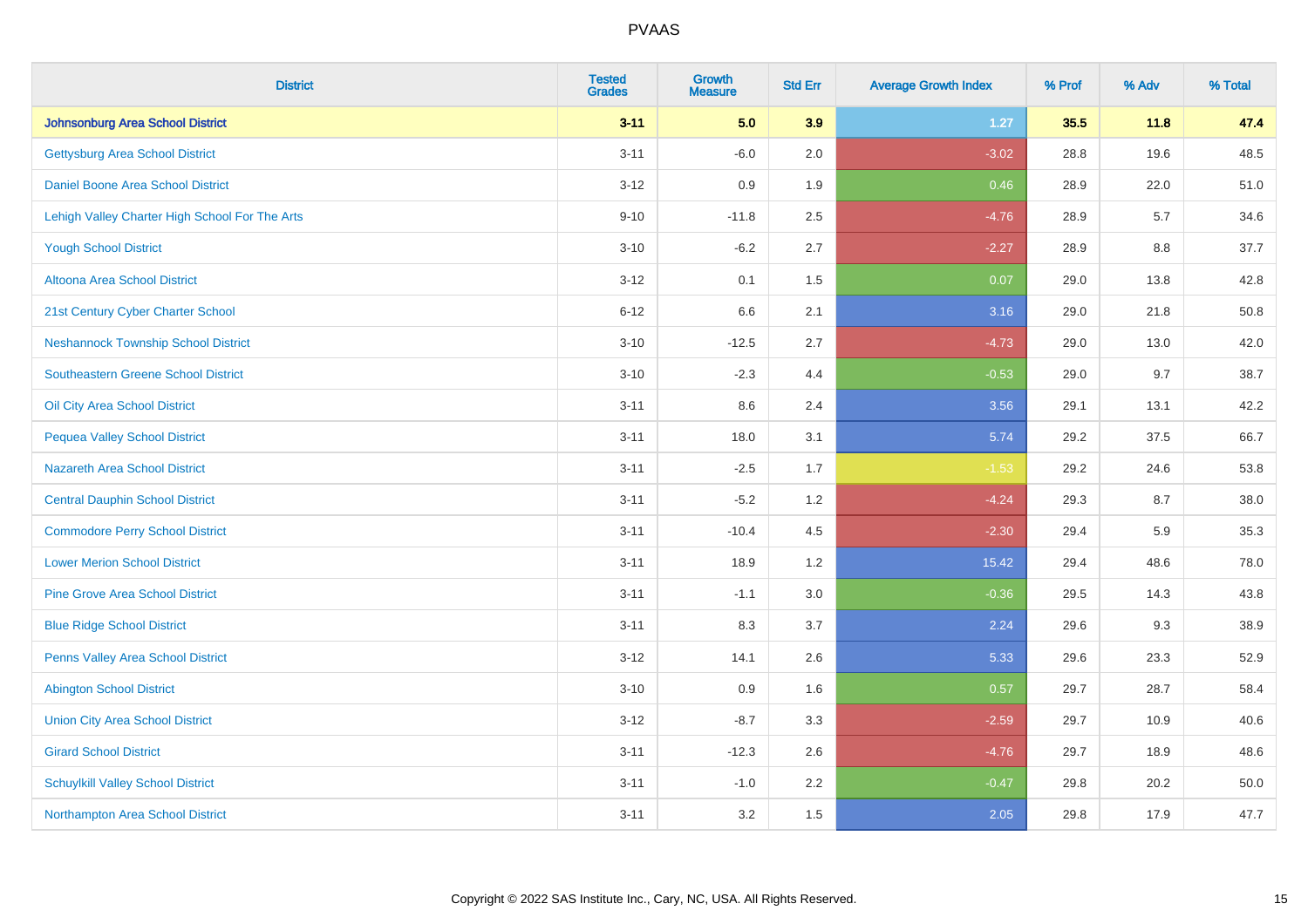| <b>District</b>                          | <b>Tested</b><br><b>Grades</b> | Growth<br><b>Measure</b> | <b>Std Err</b> | <b>Average Growth Index</b> | % Prof | % Adv | % Total |
|------------------------------------------|--------------------------------|--------------------------|----------------|-----------------------------|--------|-------|---------|
| <b>Johnsonburg Area School District</b>  | $3 - 11$                       | 5.0                      | 3.9            | 1.27                        | 35.5   | 11.8  | 47.4    |
| Wilmington Area School District          | $3 - 11$                       | 11.1                     | 3.3            | 3.37                        | 29.8   | 26.2  | 56.0    |
| <b>Tunkhannock Area School District</b>  | $3 - 11$                       | 1.4                      | 2.0            | 0.71                        | 29.8   | 18.1  | 47.9    |
| Pennsylvania Virtual Charter School      | $3 - 11$                       | 4.4                      | 3.4            | 1.31                        | 29.8   | 21.2  | 51.0    |
| <b>Hempfield School District</b>         | $3 - 11$                       | 13.4                     | 1.3            | 10.53                       | 29.9   | 36.8  | 66.7    |
| <b>Indiana Area School District</b>      | $3 - 11$                       | 12.0                     | 2.0            | 5.98                        | 30.0   | 30.4  | 60.3    |
| <b>Keystone Oaks School District</b>     | $3 - 11$                       | $-7.2$                   | 2.3            | $-3.14$                     | 30.0   | 11.1  | 41.0    |
| <b>Franklin Regional School District</b> | $3 - 11$                       | 11.3                     | 1.8            | 6.13                        | 30.0   | 35.0  | 65.0    |
| <b>Spring Grove Area School District</b> | $3 - 11$                       | 3.9                      | 2.0            | 1.90                        | 30.0   | 23.0  | 53.0    |
| Downingtown Area School District         | $3 - 11$                       | 4.4                      | 1.1            | 4.06                        | 30.1   | 32.0  | 62.2    |
| <b>Sayre Area School District</b>        | $3 - 11$                       | 5.8                      | 3.2            | 1.81                        | 30.3   | 21.0  | 51.3    |
| <b>Governor Mifflin School District</b>  | $3 - 11$                       | $-4.4$                   | 1.6            | $-2.69$                     | 30.3   | 7.7   | 38.0    |
| <b>Greensburg Salem School District</b>  | $3 - 11$                       | $-6.9$                   | 2.2            | $-3.06$                     | 30.3   | 13.3  | 43.6    |
| <b>Laurel School District</b>            | $3 - 11$                       | 13.0                     | 3.1            | 4.19                        | 30.3   | 15.7  | 46.1    |
| <b>Spring-Ford Area School District</b>  | $3 - 11$                       | 16.6                     | 1.2            | 14.02                       | 30.4   | 45.3  | 75.7    |
| <b>Stroudsburg Area School District</b>  | $3 - 11$                       | 7.5                      | 1.6            | 4.70                        | 30.4   | 18.3  | 48.7    |
| <b>Wilson School District</b>            | $3-12$                         | 0.5                      | 1.5            | 0.32                        | 30.4   | 25.5  | 55.9    |
| <b>Northwest Area School District</b>    | $3 - 10$                       | $-3.2$                   | 3.3            | $-0.97$                     | 30.4   | 13.0  | 43.5    |
| <b>Lehighton Area School District</b>    | $3 - 11$                       | 11.4                     | 2.4            | 4.84                        | 30.5   | 24.9  | 55.3    |
| <b>North Allegheny School District</b>   | $3 - 11$                       | 18.0                     | 1.3            | 14.25                       | 30.5   | 42.9  | 73.4    |
| Southern Columbia Area School District   | $3 - 11$                       | $-8.5$                   | 3.0            | $-2.83$                     | 30.5   | 12.8  | 43.3    |
| <b>Franklin Area School District</b>     | $3 - 11$                       | $-3.7$                   | 2.6            | $-1.43$                     | 30.5   | 5.9   | 36.4    |
| <b>Susquenita School District</b>        | $3 - 11$                       | $-5.9$                   | 2.6            | $-2.28$                     | 30.6   | 13.9  | 44.4    |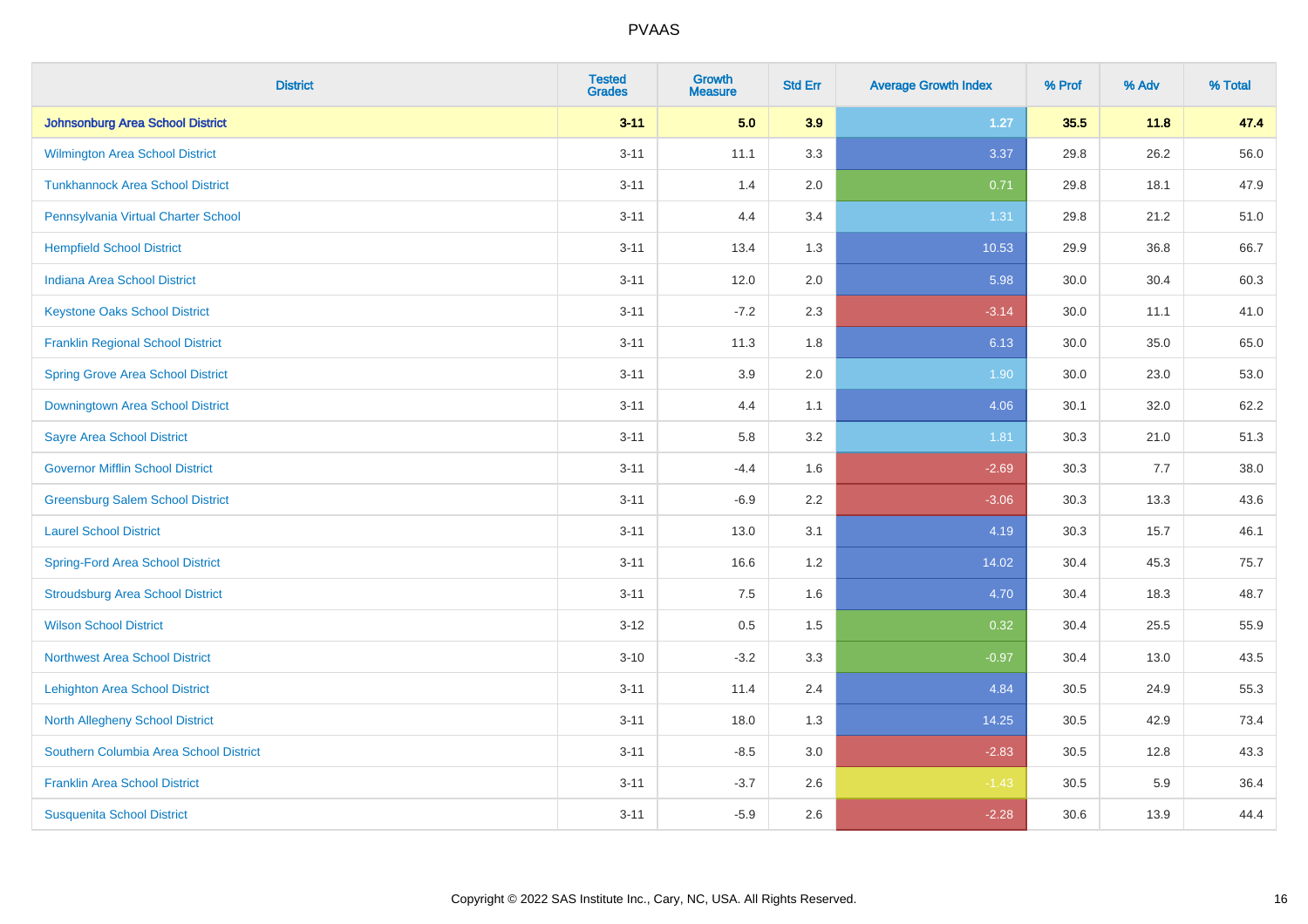| <b>District</b>                                | <b>Tested</b><br><b>Grades</b> | <b>Growth</b><br><b>Measure</b> | <b>Std Err</b> | <b>Average Growth Index</b> | % Prof | % Adv | % Total |
|------------------------------------------------|--------------------------------|---------------------------------|----------------|-----------------------------|--------|-------|---------|
| <b>Johnsonburg Area School District</b>        | $3 - 11$                       | 5.0                             | 3.9            | $1.27$                      | 35.5   | 11.8  | 47.4    |
| <b>Northern Potter School District</b>         | $3 - 12$                       | 6.8                             | 4.6            | 1.48                        | 30.6   | 11.1  | 41.7    |
| <b>Fort Cherry School District</b>             | $3 - 10$                       | $-0.7$                          | 3.1            | $-0.21$                     | 30.6   | 14.1  | 44.7    |
| <b>Union Area School District</b>              | $3 - 11$                       | $-6.5$                          | 3.8            | $-1.70$                     | 30.6   | 12.2  | 42.9    |
| <b>Northeast Bradford School District</b>      | $3 - 10$                       | $-5.0$                          | 3.7            | $-1.35$                     | 30.6   | 4.8   | 35.5    |
| <b>Lower Dauphin School District</b>           | $3 - 11$                       | 5.3                             | 1.8            | 3.03                        | 30.6   | 26.8  | 57.5    |
| <b>Blue Mountain School District</b>           | $3 - 10$                       | 12.2                            | 2.1            | 5.81                        | 30.7   | 26.1  | 56.8    |
| <b>Western Wayne School District</b>           | $3 - 11$                       | 3.6                             | 2.6            | 1.39                        | 30.8   | 16.2  | 47.0    |
| North Penn School District                     | $3 - 11$                       | 17.6                            | 1.0            | 17.53                       | 30.8   | 35.7  | 66.4    |
| <b>Boyertown Area School District</b>          | $3 - 11$                       | $-2.9$                          | 1.4            | $-2.06$                     | 30.8   | 22.6  | 53.4    |
| Canon-Mcmillan School District                 | $3 - 11$                       | $-5.0$                          | 1.5            | $-3.25$                     | 30.8   | 28.5  | 59.3    |
| <b>Slippery Rock Area School District</b>      | $3 - 11$                       | $-3.8$                          | 2.5            | $-1.56$                     | 30.8   | 21.9  | 52.7    |
| <b>Manheim Township School District</b>        | $3-12$                         | 10.9                            | 1.5            | 7.51                        | 30.9   | 31.0  | 61.9    |
| <b>Greencastle-Antrim School District</b>      | $3 - 11$                       | $-0.3$                          | 2.0            | $-0.14$                     | 30.9   | 22.2  | 53.1    |
| <b>Conemaugh Township Area School District</b> | $3-12$                         | 4.8                             | 3.5            | 1.39                        | 30.9   | 27.8  | 58.8    |
| <b>West Greene School District</b>             | $3 - 11$                       | $-8.1$                          | 3.9            | $-2.08$                     | 31.0   | 11.9  | 42.9    |
| <b>Tri-Valley School District</b>              | $3 - 10$                       | $-2.7$                          | 3.9            | $-0.69$                     | 31.0   | 9.5   | 40.5    |
| <b>Bedford Area School District</b>            | $3 - 11$                       | 6.4                             | 2.4            | 2.68                        | 31.0   | 20.6  | 51.6    |
| South Middleton School District                | $3 - 11$                       | 4.4                             | 2.2            | 1.95                        | 31.1   | 16.4  | 47.5    |
| <b>Marple Newtown School District</b>          | $3 - 11$                       | 20.6                            | 2.3            | 8.95                        | 31.1   | 42.7  | 73.8    |
| <b>Penncrest School District</b>               | $3 - 11$                       | 6.0                             | 1.9            | 3.24                        | 31.1   | 16.9  | 48.0    |
| <b>Greenwood School District</b>               | $3 - 11$                       | 11.3                            | 3.6            | 3.14                        | 31.2   | 32.8  | 63.9    |
| <b>Bradford Area School District</b>           | $3 - 12$                       | $-1.8$                          | 2.3            | $-0.79$                     | 31.2   | 16.7  | 47.9    |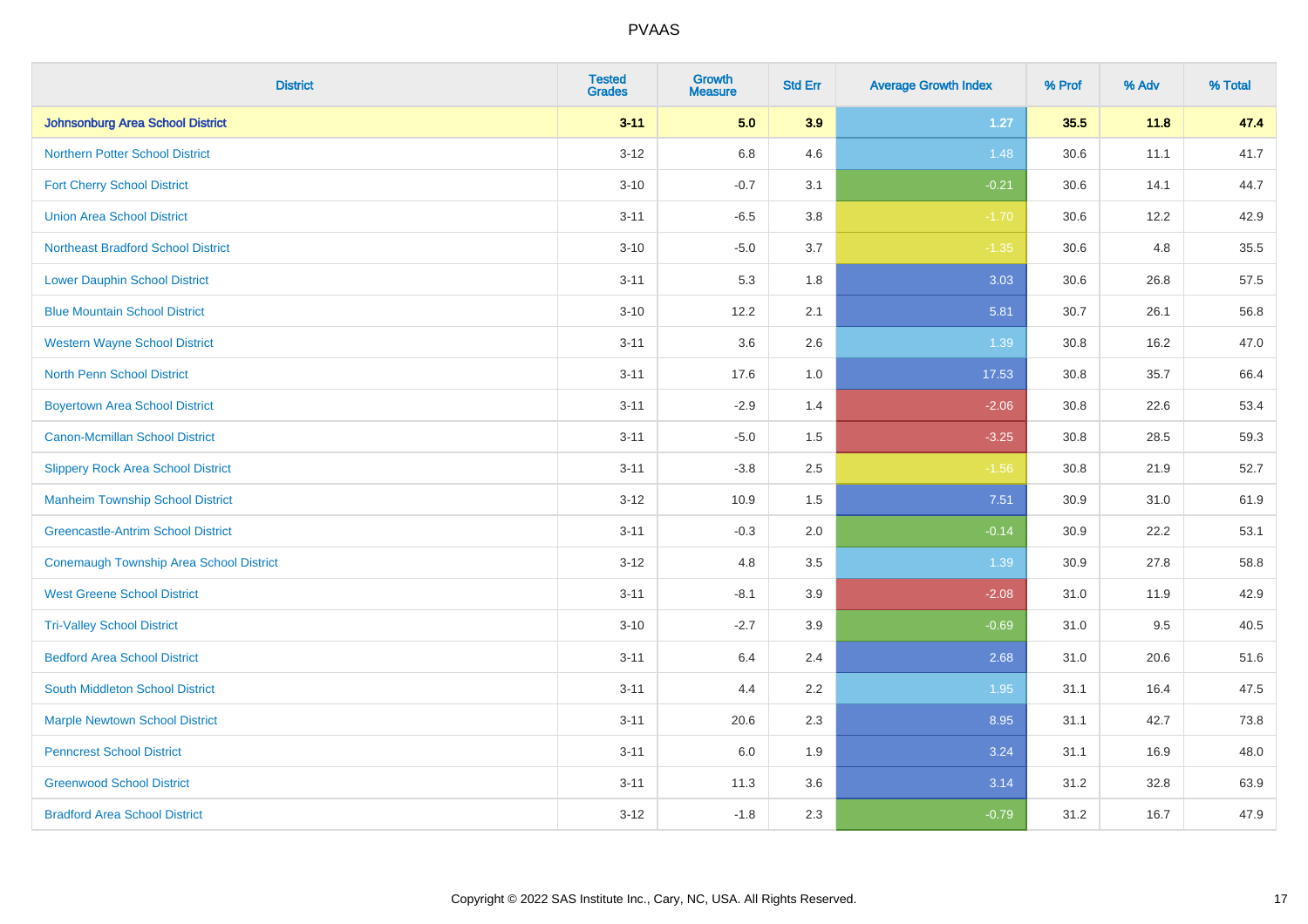| <b>District</b>                               | <b>Tested</b><br><b>Grades</b> | <b>Growth</b><br><b>Measure</b> | <b>Std Err</b> | <b>Average Growth Index</b> | % Prof | % Adv | % Total |
|-----------------------------------------------|--------------------------------|---------------------------------|----------------|-----------------------------|--------|-------|---------|
| Johnsonburg Area School District              | $3 - 11$                       | 5.0                             | 3.9            | $1.27$                      | 35.5   | 11.8  | 47.4    |
| <b>Unionville-Chadds Ford School District</b> | $3 - 11$                       | 15.8                            | 1.7            | 9.12                        | 31.2   | 48.0  | 79.2    |
| <b>Neshaminy School District</b>              | $3 - 11$                       | 8.6                             | 1.3            | 6.56                        | 31.3   | 23.9  | 55.2    |
| <b>Cumberland Valley School District</b>      | $3 - 12$                       | 18.6                            | 1.2            | 15.79                       | 31.3   | 39.2  | 70.5    |
| <b>North Pocono School District</b>           | $3 - 11$                       | 13.1                            | 3.7            | 3.54                        | 31.4   | 33.3  | 64.7    |
| <b>Central York School District</b>           | $3 - 12$                       | 12.9                            | 1.5            | 8.64                        | 31.4   | 24.1  | 55.5    |
| <b>Parkland School District</b>               | $3 - 11$                       | $-3.7$                          | 1.2            | $-3.17$                     | 31.4   | 30.6  | 62.0    |
| <b>Kane Area School District</b>              | $3 - 10$                       | 8.8                             | 2.9            | 3.07                        | 31.4   | 19.8  | 51.2    |
| Millville Area School District                | $3-12$                         | $-5.6$                          | 4.4            | $-1.26$                     | 31.4   | 11.4  | 42.9    |
| <b>New Brighton Area School District</b>      | $3 - 11$                       | $-2.1$                          | 3.2            | $-0.65$                     | 31.5   | 11.1  | 42.6    |
| <b>Panther Valley School District</b>         | $3 - 12$                       | $-13.3$                         | 3.2            | $-4.10$                     | 31.5   | 4.1   | 35.6    |
| New Hope-Solebury School District             | $3 - 11$                       | 28.8                            | 2.9            | 9.77                        | 31.6   | 50.0  | 81.6    |
| Ephrata Area School District                  | $3 - 11$                       | 6.8                             | 1.7            | 4.08                        | 31.6   | 17.1  | 48.8    |
| <b>Bald Eagle Area School District</b>        | $3 - 11$                       | 7.6                             | 2.5            | 3.00                        | 31.6   | 15.6  | 47.3    |
| <b>Belle Vernon Area School District</b>      | $3 - 11$                       | 11.1                            | 2.3            | 4.88                        | 31.6   | 25.4  | 57.1    |
| <b>Clarion Area School District</b>           | $3 - 11$                       | 3.2                             | 3.7            | 0.88                        | 31.7   | 13.3  | 45.0    |
| <b>Fleetwood Area School District</b>         | $3 - 10$                       | 10.4                            | 2.0            | 5.19                        | 31.7   | 25.8  | 57.5    |
| <b>North East School District</b>             | $3 - 11$                       | $-5.3$                          | 2.7            | $-1.97$                     | 31.7   | 24.8  | 56.4    |
| <b>Uniontown Area School District</b>         | $3 - 11$                       | $-2.8$                          | 3.1            | $-0.91$                     | 31.7   | $7.3$ | 39.0    |
| <b>Spring Cove School District</b>            | $3 - 11$                       | 9.1                             | 2.4            | 3.77                        | 31.8   | 25.4  | 57.1    |
| <b>Montour School District</b>                | $3 - 11$                       | $-6.1$                          | 2.1            | $-2.95$                     | 31.8   | 23.6  | 55.3    |
| <b>Springfield School District</b>            | $3 - 11$                       | 1.2                             | 1.7            | 0.69                        | 31.8   | 25.2  | 56.9    |
| <b>Allegheny Valley School District</b>       | $3 - 11$                       | $-1.9$                          | 3.9            | $-0.48$                     | 31.8   | 11.4  | 43.2    |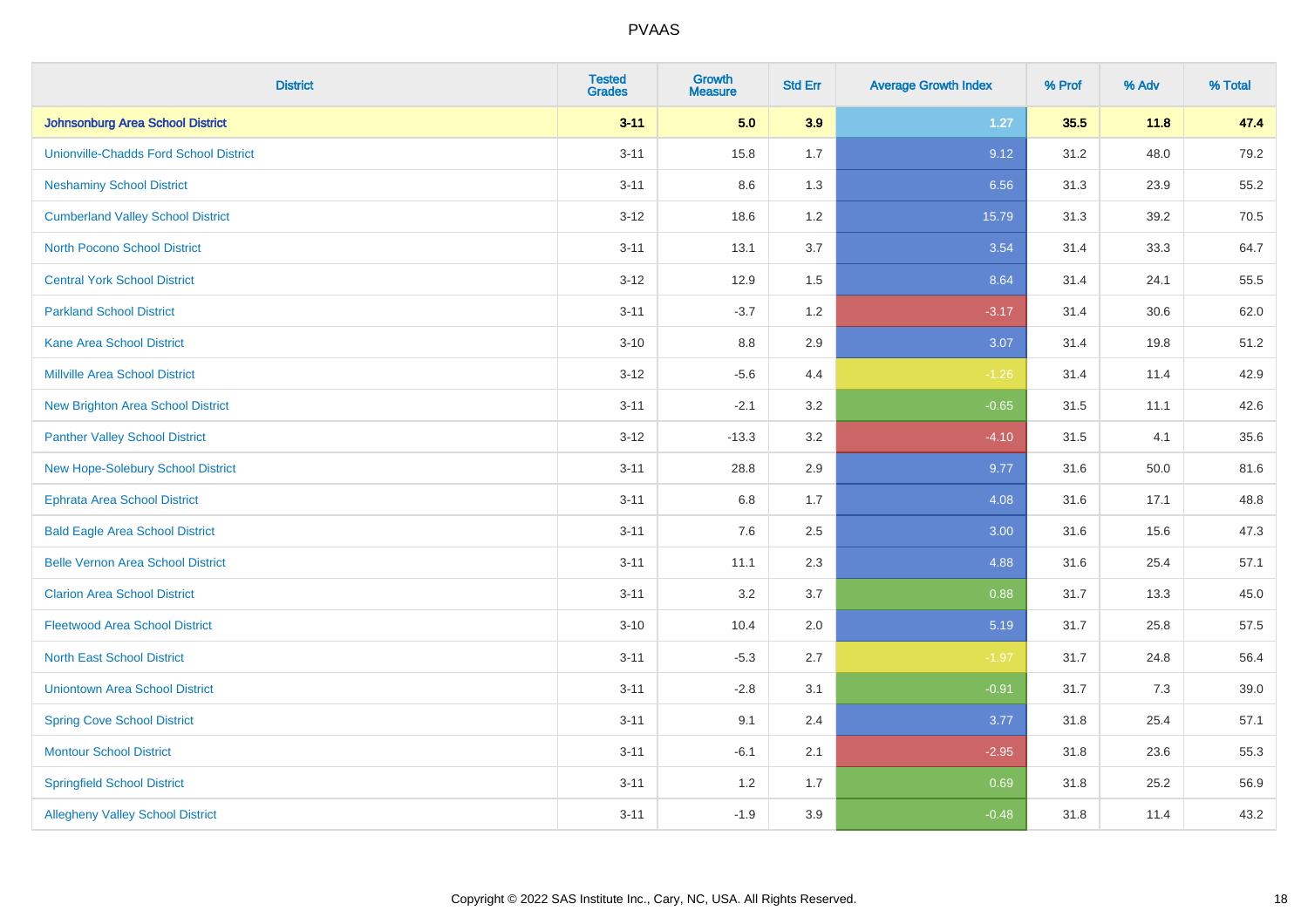| <b>District</b>                              | <b>Tested</b><br><b>Grades</b> | <b>Growth</b><br><b>Measure</b> | <b>Std Err</b> | <b>Average Growth Index</b> | % Prof | % Adv | % Total |
|----------------------------------------------|--------------------------------|---------------------------------|----------------|-----------------------------|--------|-------|---------|
| Johnsonburg Area School District             | $3 - 11$                       | 5.0                             | 3.9            | $1.27$                      | 35.5   | 11.8  | 47.4    |
| <b>Bermudian Springs School District</b>     | $3 - 11$                       | 2.5                             | 2.4            | $1.05$                      | 31.8   | 23.5  | 55.3    |
| <b>West Shore School District</b>            | $3 - 12$                       | 2.2                             | 1.3            | 1.68                        | 31.8   | 15.2  | 47.1    |
| <b>Susquehanna Community School District</b> | $3 - 11$                       | $-4.5$                          | 3.8            | $-1.19$                     | 31.9   | 8.8   | 40.7    |
| <b>Albert Gallatin Area School District</b>  | $3 - 11$                       | $-1.7$                          | 2.3            | $-0.72$                     | 31.9   | 20.7  | 52.7    |
| <b>State College Area School District</b>    | $3 - 11$                       | 24.5                            | 1.3            | 18.59                       | 31.9   | 46.9  | 78.8    |
| <b>Shaler Area School District</b>           | $3 - 11$                       | $-2.1$                          | 1.8            | $-1.18$                     | 32.0   | 13.0  | 45.0    |
| <b>Pennridge School District</b>             | $3 - 10$                       | 7.4                             | 1.5            | 5.10                        | 32.0   | 27.6  | 59.6    |
| <b>Ridley School District</b>                | $3 - 12$                       | 0.3                             | 1.6            | 0.21                        | 32.0   | 10.7  | 42.6    |
| <b>Council Rock School District</b>          | $3 - 11$                       | 13.5                            | 1.1            | 12.27                       | 32.0   | 35.4  | 67.4    |
| <b>Baldwin-Whitehall School District</b>     | $3 - 11$                       | $-5.5$                          | 1.9            | $-2.93$                     | 32.0   | 14.7  | 46.7    |
| <b>Wyoming Area School District</b>          | $3 - 10$                       | $-5.5$                          | 2.5            | $-2.21$                     | 32.0   | 9.6   | 41.6    |
| West Middlesex Area School District          | $3 - 10$                       | $-7.4$                          | 3.5            | $-2.11$                     | 32.0   | 9.6   | 41.6    |
| <b>Fort Leboeuf School District</b>          | $3 - 11$                       | 3.5                             | 2.2            | 1.58                        | 32.0   | 16.8  | 48.8    |
| <b>Danville Area School District</b>         | $3 - 11$                       | 18.4                            | 2.6            | 7.19                        | 32.0   | 46.1  | 78.1    |
| <b>Halifax Area School District</b>          | $3 - 11$                       | 5.8                             | 3.5            | 1.64                        | 32.1   | 18.9  | 50.9    |
| <b>Greenville Area School District</b>       | $3 - 11$                       | $-13.2$                         | 3.0            | $-4.45$                     | 32.1   | 4.6   | 36.7    |
| <b>Weatherly Area School District</b>        | $3 - 11$                       | $-5.8$                          | 4.0            | $-1.44$                     | 32.1   | 8.9   | 41.1    |
| <b>Upper Saint Clair School District</b>     | $3 - 11$                       | 13.8                            | 1.8            | 7.86                        | 32.2   | 44.5  | 76.7    |
| <b>Elizabeth Forward School District</b>     | $3 - 11$                       | $-5.5$                          | 2.5            | $-2.25$                     | 32.2   | 12.8  | 45.0    |
| South Fayette Township School District       | $3 - 11$                       | 6.0                             | 1.8            | 3.33                        | 32.2   | 38.3  | 70.5    |
| <b>Phoenixville Area School District</b>     | $3 - 11$                       | 7.3                             | 1.8            | 3.96                        | 32.3   | 27.6  | 59.8    |
| <b>Whitehall-Coplay School District</b>      | $3 - 11$                       | 11.8                            | 1.7            | 7.06                        | 32.3   | 21.7  | 54.0    |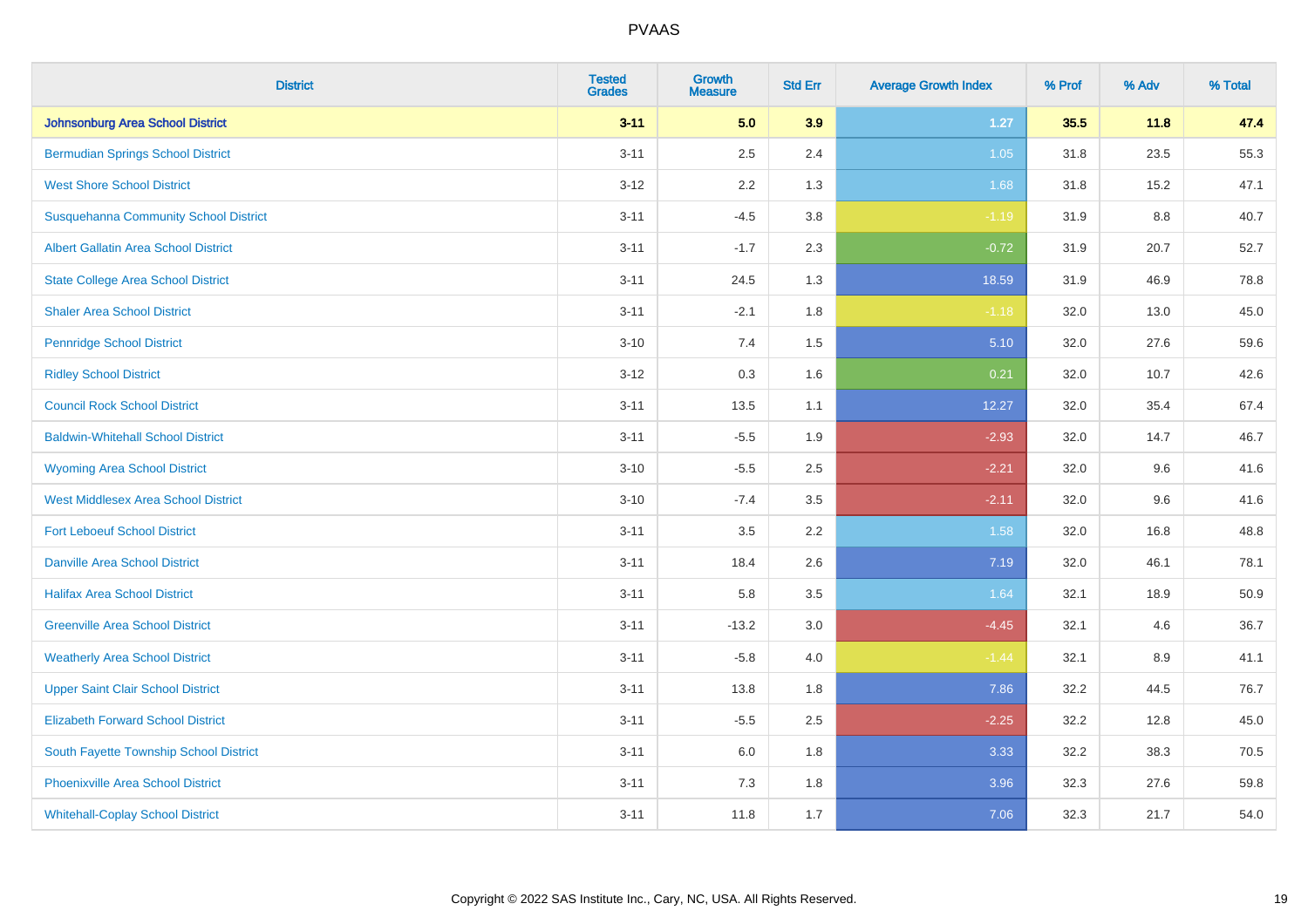| <b>District</b>                            | <b>Tested</b><br><b>Grades</b> | <b>Growth</b><br><b>Measure</b> | <b>Std Err</b> | <b>Average Growth Index</b> | % Prof | % Adv | % Total |
|--------------------------------------------|--------------------------------|---------------------------------|----------------|-----------------------------|--------|-------|---------|
| Johnsonburg Area School District           | $3 - 11$                       | 5.0                             | 3.9            | $1.27$                      | 35.5   | 11.8  | 47.4    |
| <b>Bethlehem-Center School District</b>    | $3 - 10$                       | 2.1                             | 3.5            | 0.59                        | 32.3   | 4.6   | 36.9    |
| <b>Red Lion Area School District</b>       | $3 - 11$                       | 4.5                             | 1.9            | 2.31                        | 32.3   | 21.5  | 53.8    |
| <b>Camp Hill School District</b>           | $3 - 12$                       | 20.7                            | 2.9            | 7.00                        | 32.3   | 41.4  | 73.7    |
| <b>Purchase Line School District</b>       | $3-12$                         | 4.3                             | 3.3            | 1.30                        | 32.3   | 9.0   | 41.4    |
| <b>Avon Grove Charter School</b>           | $3 - 11$                       | 9.8                             | 3.1            | 3.18                        | 32.4   | 26.0  | 58.4    |
| <b>Dallas School District</b>              | $3 - 11$                       | 8.1                             | 2.1            | 3.87                        | 32.4   | 22.4  | 54.8    |
| <b>Northwestern School District</b>        | $3 - 11$                       | $-14.6$                         | 3.2            | $-4.51$                     | 32.5   | 13.7  | 46.2    |
| <b>Highlands School District</b>           | $3 - 11$                       | $-1.3$                          | 2.3            | $-0.55$                     | 32.6   | 10.5  | 43.0    |
| <b>Hollidaysburg Area School District</b>  | $3 - 11$                       | $-2.7$                          | 1.6            | $-1.64$                     | 32.6   | 15.2  | 47.8    |
| Northeastern York School District          | $3 - 11$                       | 3.8                             | 1.8            | 2.11                        | 32.7   | 21.0  | 53.7    |
| Mifflinburg Area School District           | $3 - 11$                       | $-6.0$                          | 2.1            | $-2.87$                     | 32.7   | 13.3  | 46.0    |
| Southern Huntingdon County School District | $3 - 11$                       | $-5.9$                          | 3.4            | $-1.76$                     | 32.8   | 4.9   | 37.7    |
| <b>East Penn School District</b>           | $3 - 11$                       | 8.9                             | 1.2            | 7.61                        | 32.8   | 26.4  | 59.2    |
| <b>Derry Township School District</b>      | $3 - 10$                       | 20.1                            | 2.0            | 10.20                       | 32.8   | 46.9  | 79.7    |
| <b>Armstrong School District</b>           | $3 - 11$                       | 9.8                             | 1.6            | 6.22                        | 32.8   | 24.6  | 57.4    |
| <b>Reach Cyber Charter School</b>          | $3 - 11$                       | 1.4                             | 3.6            | 0.40                        | 32.9   | 15.2  | 48.1    |
| <b>Plum Borough School District</b>        | $3 - 11$                       | $-9.4$                          | 2.4            | $-3.98$                     | 32.9   | 27.4  | 60.4    |
| <b>Radnor Township School District</b>     | $3 - 12$                       | $7.5\,$                         | 1.9            | 4.03                        | 33.0   | 38.3  | 71.3    |
| <b>Upper Adams School District</b>         | $3 - 11$                       | 0.9                             | 2.5            | 0.37                        | 33.0   | 17.0  | 50.0    |
| <b>Dover Area School District</b>          | $3 - 12$                       | 7.1                             | 1.9            | 3.78                        | 33.0   | 18.7  | 51.7    |
| Pennsylvania Leadership Charter School     | $3 - 11$                       | 8.0                             | 1.9            | 4.22                        | 33.1   | 27.8  | 60.9    |
| <b>Crestwood School District</b>           | $3 - 11$                       | $-3.4$                          | 2.2            | $-1.52$                     | 33.1   | 21.7  | 54.9    |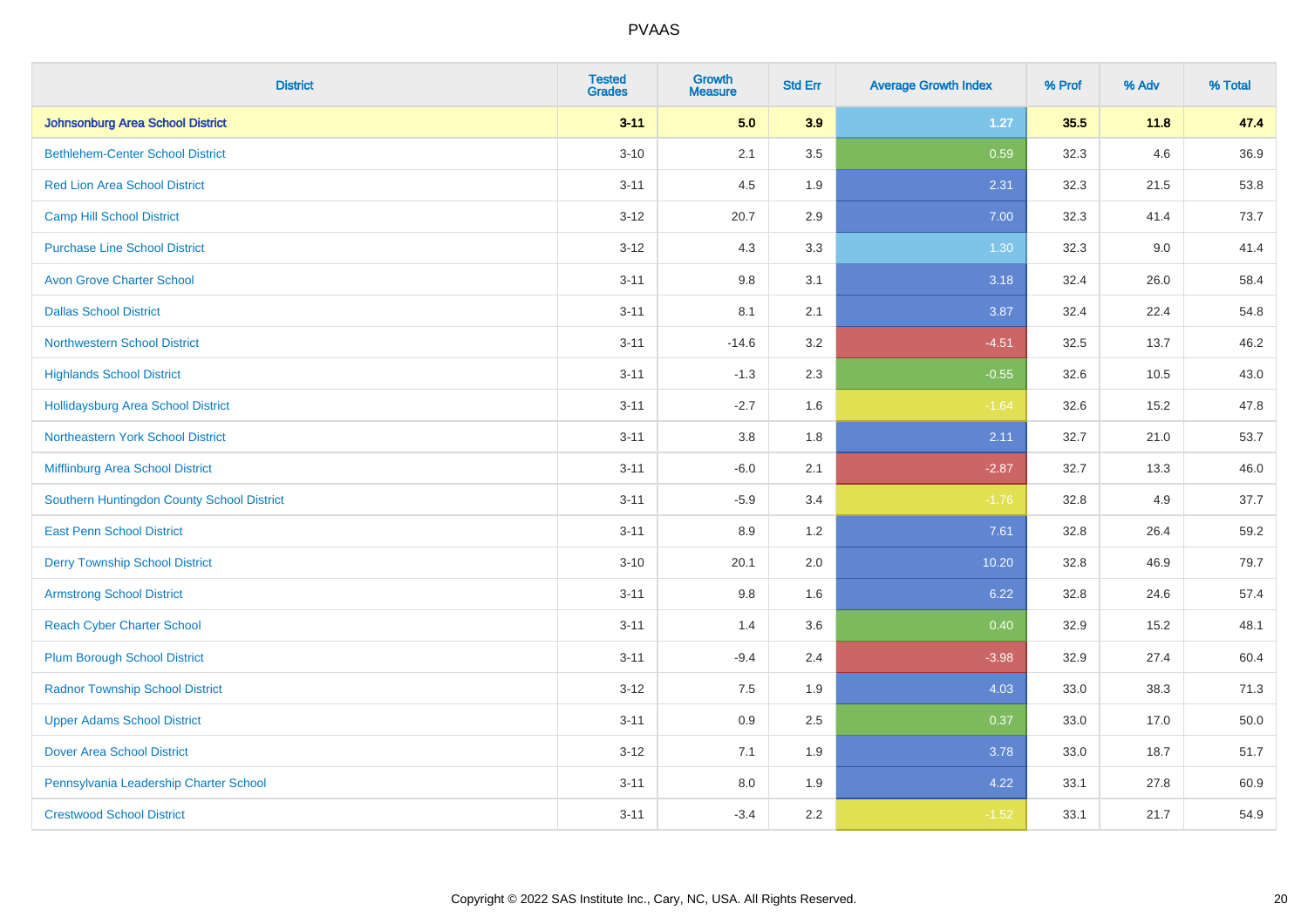| <b>District</b>                               | <b>Tested</b><br><b>Grades</b> | Growth<br><b>Measure</b> | <b>Std Err</b> | <b>Average Growth Index</b> | % Prof | % Adv   | % Total |
|-----------------------------------------------|--------------------------------|--------------------------|----------------|-----------------------------|--------|---------|---------|
| <b>Johnsonburg Area School District</b>       | $3 - 11$                       | 5.0                      | 3.9            | $1.27$                      | 35.5   | 11.8    | 47.4    |
| <b>Chestnut Ridge School District</b>         | $3 - 12$                       | 4.0                      | 2.9            | 1.38                        | 33.2   | 11.0    | 44.2    |
| <b>Southmoreland School District</b>          | $3 - 11$                       | $-12.5$                  | 3.1            | $-4.04$                     | 33.3   | 15.5    | 48.8    |
| <b>Mount Pleasant Area School District</b>    | $3 - 11$                       | $-5.4$                   | 2.3            | $-2.37$                     | 33.3   | 8.7     | 42.0    |
| Salisbury-Elk Lick School District            | $3 - 11$                       | $-8.4$                   | 5.8            | $-1.45$                     | 33.3   | 5.6     | 38.9    |
| <b>Harmony Area School District</b>           | $3 - 10$                       | $-5.7$                   | 5.0            | $-1.13$                     | 33.3   | $0.0\,$ | 33.3    |
| <b>Westmont Hilltop School District</b>       | $3 - 11$                       | $-1.0$                   | 2.8            | $-0.36$                     | 33.3   | 14.7    | 48.0    |
| <b>Galeton Area School District</b>           | $3 - 11$                       | 5.4                      | 5.4            | 1.01                        | 33.3   | 22.2    | 55.6    |
| <b>Wallingford-Swarthmore School District</b> | $3 - 10$                       | 5.0                      | 2.2            | 2.25                        | 33.3   | 37.1    | 70.4    |
| Allegheny-Clarion Valley School District      | $3 - 10$                       | 12.3                     | 4.1            | 3.03                        | 33.3   | 19.0    | 52.4    |
| <b>Iroquois School District</b>               | $3 - 11$                       | 13.6                     | 2.8            | 4.83                        | 33.3   | 16.0    | 49.4    |
| <b>Avon Grove School District</b>             | $3 - 10$                       | 7.6                      | 1.4            | 5.29                        | 33.7   | 33.2    | 67.0    |
| <b>Wayne Highlands School District</b>        | $3 - 11$                       | 22.5                     | 2.5            | 9.16                        | 33.8   | 40.4    | 74.2    |
| <b>Quakertown Community School District</b>   | $3 - 12$                       | $-4.3$                   | 1.5            | $-2.79$                     | 33.8   | 20.1    | 53.8    |
| <b>Abington Heights School District</b>       | $3 - 11$                       | 6.7                      | 1.7            | 4.00                        | 33.8   | 31.7    | 65.5    |
| <b>Great Valley School District</b>           | $3 - 11$                       | 5.4                      | 2.0            | 2.77                        | 33.8   | 33.5    | 67.3    |
| <b>Apollo-Ridge School District</b>           | $3 - 12$                       | 9.5                      | 3.0            | 3.23                        | 34.0   | 9.4     | 43.4    |
| <b>General Mclane School District</b>         | $3 - 11$                       | $-10.7$                  | 2.4            | $-4.40$                     | 34.0   | 15.6    | 49.6    |
| <b>Hermitage School District</b>              | $3-12$                         | 14.0                     | 2.5            | 5.59                        | 34.0   | 27.0    | 61.0    |
| <b>Jenkintown School District</b>             | $3 - 11$                       | $-7.9$                   | 4.1            | $-1.92$                     | 34.1   | 27.3    | 61.4    |
| <b>Warrior Run School District</b>            | $3 - 11$                       | 10.5                     | 2.7            | 3.86                        | 34.1   | 16.8    | 50.9    |
| <b>Ligonier Valley School District</b>        | $3 - 11$                       | $-10.8$                  | 3.1            | $-3.43$                     | 34.1   | 5.8     | 39.9    |
| <b>Donegal School District</b>                | $3 - 12$                       | 5.9                      | 2.2            | 2.72                        | 34.1   | 23.1    | 57.2    |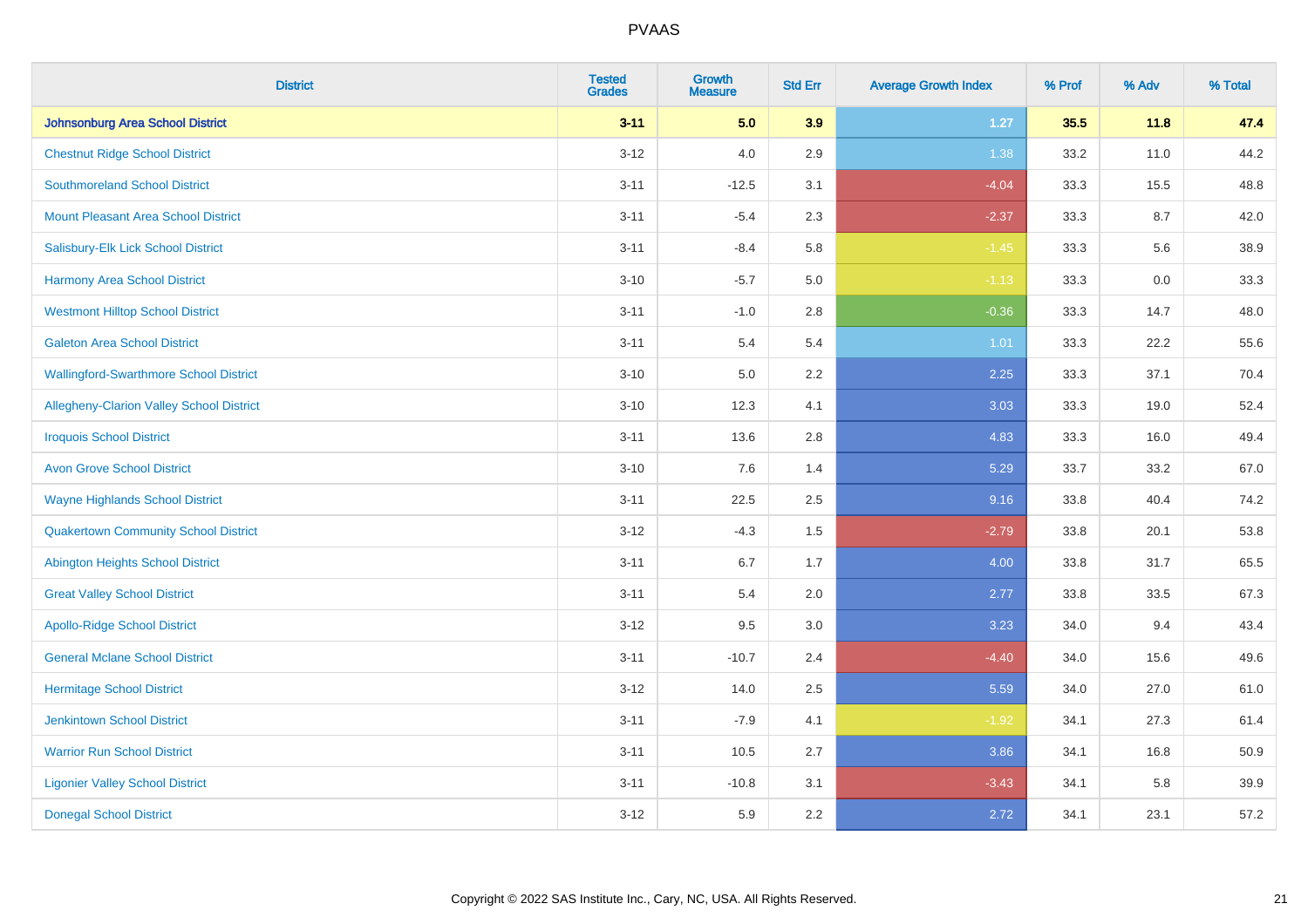| <b>District</b>                           | <b>Tested</b><br><b>Grades</b> | <b>Growth</b><br><b>Measure</b> | <b>Std Err</b> | <b>Average Growth Index</b> | % Prof | % Adv | % Total |
|-------------------------------------------|--------------------------------|---------------------------------|----------------|-----------------------------|--------|-------|---------|
| <b>Johnsonburg Area School District</b>   | $3 - 11$                       | 5.0                             | 3.9            | $1.27$                      | 35.5   | 11.8  | 47.4    |
| <b>Everett Area School District</b>       | $3 - 11$                       | $-1.1$                          | 3.1            | $-0.34$                     | 34.2   | 13.2  | 47.4    |
| <b>Middletown Area School District</b>    | $3 - 11$                       | $-3.4$                          | 2.4            | $-1.44$                     | 34.3   | 15.2  | 49.4    |
| <b>Palmerton Area School District</b>     | $3 - 11$                       | $-0.9$                          | 2.7            | $-0.34$                     | 34.3   | 14.3  | 48.6    |
| <b>Tamaqua Area School District</b>       | $3 - 12$                       | 6.5                             | 2.4            | 2.72                        | 34.3   | 17.5  | 51.8    |
| <b>Upper Merion Area School District</b>  | $3 - 11$                       | 14.0                            | 2.0            | 7.15                        | 34.4   | 32.6  | 67.0    |
| Moon Area School District                 | $3 - 11$                       | 1.5                             | 1.8            | 0.86                        | 34.5   | 25.5  | 60.0    |
| <b>Harbor Creek School District</b>       | $3 - 11$                       | 13.4                            | 2.3            | 5.80                        | 34.5   | 40.7  | 75.2    |
| <b>Hopewell Area School District</b>      | $3 - 11$                       | 0.8                             | 2.6            | 0.31                        | 34.5   | 12.4  | 46.9    |
| <b>Millcreek Township School District</b> | $3 - 11$                       | 9.1                             | 1.4            | 6.61                        | 34.5   | 30.1  | 64.6    |
| <b>Evergreen Community Charter School</b> | $6 - 11$                       | $-1.1$                          | 4.7            | $-0.23$                     | 34.6   | 26.9  | 61.5    |
| <b>Blackhawk School District</b>          | $3 - 11$                       | 2.0                             | 2.3            | 0.87                        | 34.6   | 20.7  | 55.3    |
| <b>Coudersport Area School District</b>   | $3 - 11$                       | 14.8                            | 3.4            | 4.33                        | 34.7   | 28.0  | 62.7    |
| <b>Upper Dublin School District</b>       | $3 - 12$                       | 2.1                             | 1.8            | 1.19                        | 34.7   | 30.0  | 64.7    |
| West Jefferson Hills School District      | $3 - 11$                       | 1.9                             | 1.9            | 0.99                        | 34.8   | 27.3  | 62.1    |
| <b>Derry Area School District</b>         | $3 - 11$                       | $-11.8$                         | 2.6            | $-4.53$                     | 34.8   | 6.1   | 40.9    |
| <b>Avella Area School District</b>        | $3 - 12$                       | 1.6                             | 4.7            | 0.34                        | 34.8   | 7.2   | 42.0    |
| <b>Steel Valley School District</b>       | $3 - 11$                       | 11.1                            | 3.3            | 3.33                        | 34.8   | 10.1  | 44.9    |
| <b>Central Bucks School District</b>      | $3 - 11$                       | 15.5                            | 0.9            | 17.94                       | 34.8   | 41.4  | 76.2    |
| <b>Annville-Cleona School District</b>    | $3 - 12$                       | 1.1                             | 2.4            | 0.45                        | 34.8   | 13.6  | 48.5    |
| <b>Garnet Valley School District</b>      | $3 - 10$                       | 0.2                             | 1.7            | 0.13                        | 34.9   | 26.4  | 61.3    |
| <b>Cameron County School District</b>     | $3 - 12$                       | $-5.0$                          | 4.4            | $-1.12$                     | 34.9   | 4.8   | 39.7    |
| <b>Athens Area School District</b>        | $3 - 11$                       | 2.6                             | 2.3            | 1.11                        | 34.9   | 12.3  | 47.3    |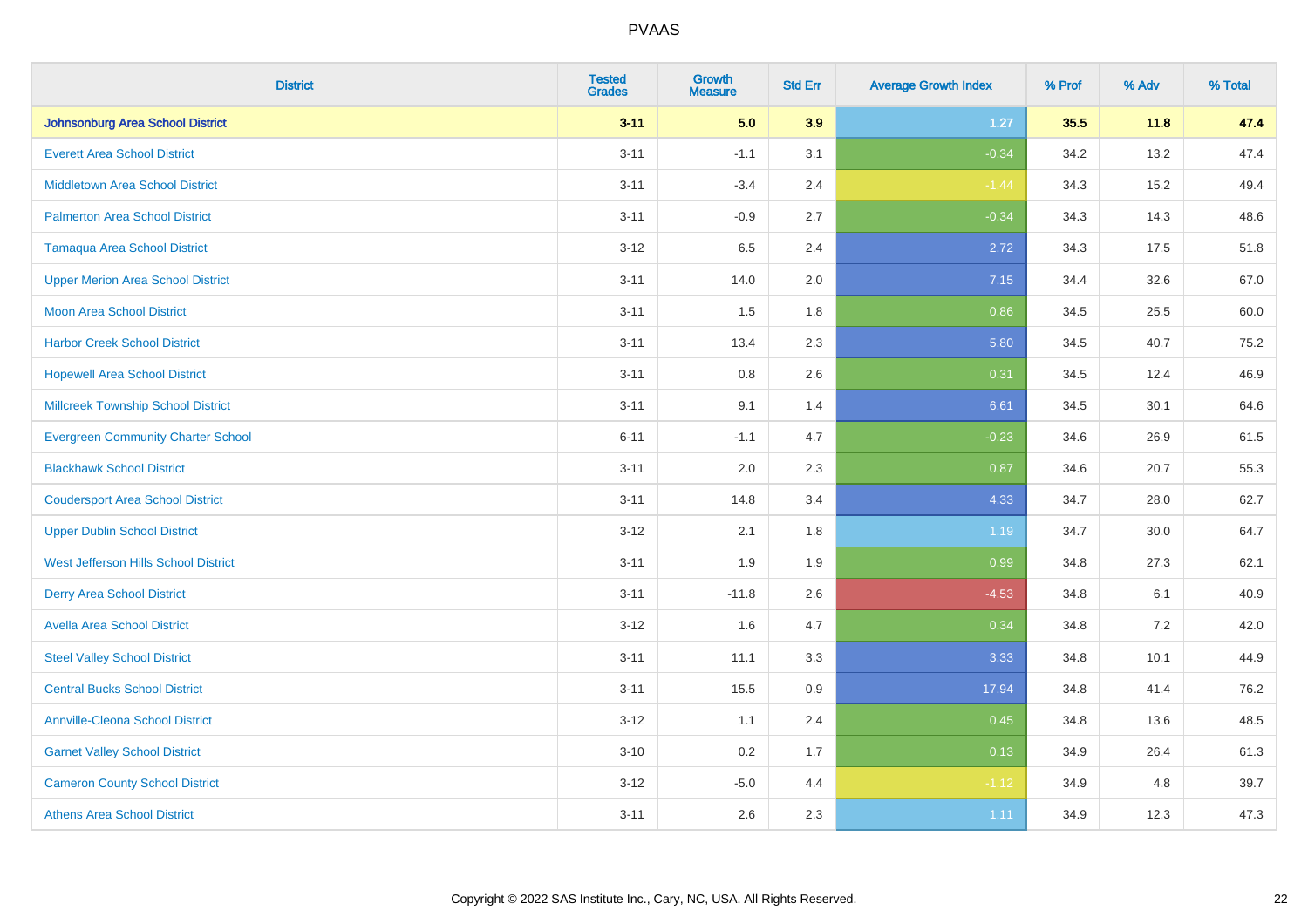| <b>District</b>                                 | <b>Tested</b><br><b>Grades</b> | <b>Growth</b><br><b>Measure</b> | <b>Std Err</b> | <b>Average Growth Index</b> | % Prof | % Adv | % Total |
|-------------------------------------------------|--------------------------------|---------------------------------|----------------|-----------------------------|--------|-------|---------|
| <b>Johnsonburg Area School District</b>         | $3 - 11$                       | 5.0                             | 3.9            | $1.27$                      | 35.5   | 11.8  | 47.4    |
| <b>Conestoga Valley School District</b>         | $3 - 11$                       | 2.4                             | 1.7            | 1.43                        | 35.0   | 23.5  | 58.5    |
| <b>Keystone School District</b>                 | $3 - 11$                       | 7.8                             | 5.7            | 1.37                        | 35.0   | 45.0  | 80.0    |
| <b>Perkiomen Valley School District</b>         | $3 - 11$                       | 2.7                             | 1.5            | 1.83                        | 35.0   | 25.3  | 60.3    |
| <b>Mohawk Area School District</b>              | $3 - 11$                       | $-10.5$                         | 2.8            | $-3.75$                     | 35.1   | 10.6  | 45.7    |
| Mechanicsburg Area School District              | $3 - 11$                       | $-5.7$                          | 1.6            | $-3.48$                     | 35.1   | 16.0  | 51.2    |
| <b>Mifflin County School District</b>           | $3 - 11$                       | 12.3                            | 1.6            | 7.69                        | 35.1   | 15.1  | 50.3    |
| <b>Peters Township School District</b>          | $3 - 11$                       | 14.1                            | 1.7            | 8.16                        | 35.2   | 41.6  | 76.8    |
| Rose Tree Media School District                 | $3 - 10$                       | $-2.8$                          | 2.1            | $-1.33$                     | 35.2   | 29.6  | 64.8    |
| <b>Tredyffrin-Easttown School District</b>      | $3 - 10$                       | 8.7                             | 2.4            | 3.57                        | 35.2   | 35.8  | 71.0    |
| <b>Eastern Lancaster County School District</b> | $3 - 12$                       | 2.9                             | 3.2            | 0.91                        | 35.2   | 36.4  | 71.6    |
| Saint Marys Area School District                | $3 - 11$                       | 6.0                             | 2.2            | 2.69                        | 35.4   | 18.3  | 53.7    |
| <b>Wilson Area School District</b>              | $3 - 11$                       | $-0.3$                          | 2.4            | $-0.12$                     | 35.4   | 14.6  | 50.0    |
| Lampeter-Strasburg School District              | $3 - 12$                       | 11.0                            | 1.9            | 5.69                        | 35.4   | 32.3  | 67.7    |
| Pocono Mountain School District                 | $3 - 12$                       | $-4.3$                          | 1.8            | $-2.43$                     | 35.5   | 17.1  | 52.6    |
| <b>Dubois Area School District</b>              | $3 - 11$                       | $-2.8$                          | 2.0            | $-1.37$                     | 35.5   | 19.0  | 54.6    |
| <b>Johnsonburg Area School District</b>         | $3 - 11$                       | 5.0                             | 3.9            | 1.27                        | 35.5   | 11.8  | 47.4    |
| <b>Northgate School District</b>                | $3 - 11$                       | $-3.0$                          | 3.4            | $-0.85$                     | 35.6   | 6.8   | 42.4    |
| <b>Benton Area School District</b>              | $3 - 10$                       | 8.1                             | 4.0            | 2.01                        | 35.7   | 28.6  | 64.3    |
| <b>Gateway School District</b>                  | $3 - 11$                       | 3.1                             | 2.0            | 1.55                        | 35.7   | 18.5  | 54.2    |
| <b>Riverside Beaver County School District</b>  | $3 - 11$                       | $-5.5$                          | 2.7            | $-2.03$                     | 35.8   | 23.2  | 59.0    |
| <b>Otto-Eldred School District</b>              | $3 - 11$                       | $-0.5$                          | 3.5            | $-0.13$                     | 35.8   | 10.5  | 46.3    |
| <b>Lewisburg Area School District</b>           | $3 - 11$                       | 1.7                             | 2.4            | 0.72                        | 35.9   | 35.9  | 71.8    |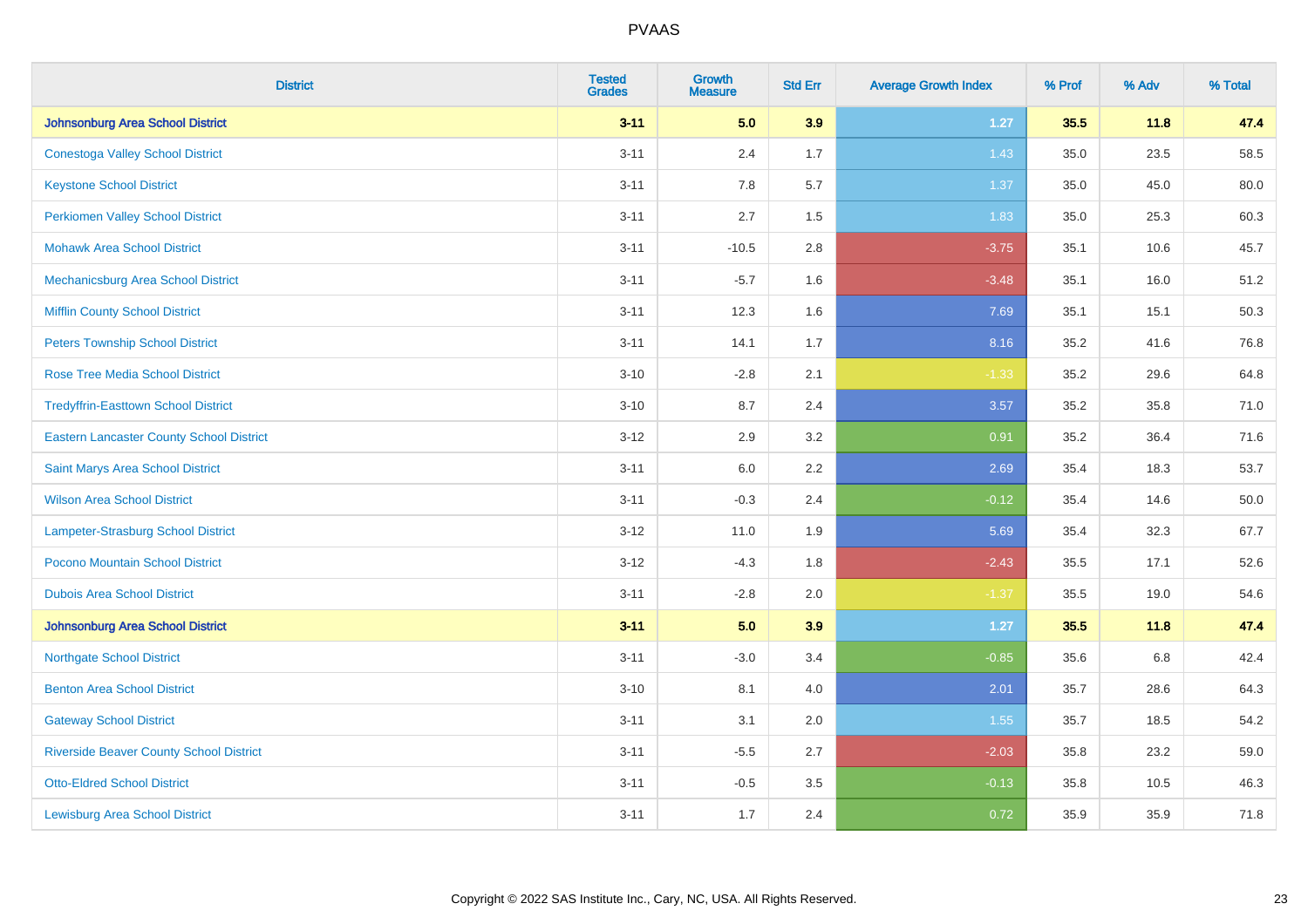| <b>District</b>                             | <b>Tested</b><br><b>Grades</b> | Growth<br><b>Measure</b> | <b>Std Err</b> | <b>Average Growth Index</b> | % Prof | % Adv | % Total |
|---------------------------------------------|--------------------------------|--------------------------|----------------|-----------------------------|--------|-------|---------|
| <b>Johnsonburg Area School District</b>     | $3 - 11$                       | 5.0                      | 3.9            | 1.27                        | 35.5   | 11.8  | 47.4    |
| <b>Avonworth School District</b>            | $3 - 10$                       | $-6.2$                   | 2.3            | $-2.68$                     | 35.9   | 14.1  | 50.0    |
| <b>Methacton School District</b>            | $3 - 11$                       | 11.0                     | 1.6            | 6.94                        | 36.0   | 33.6  | 69.6    |
| <b>South Western School District</b>        | $3 - 12$                       | 2.5                      | 1.7            | 1.48                        | 36.2   | 19.7  | 55.9    |
| Lehigh Career & Technical Institute         | $10 - 12$                      | $-0.7$                   | 6.3            | $-0.11$                     | 36.4   | 4.6   | 40.9    |
| <b>West Chester Area School District</b>    | $3 - 11$                       | $-2.1$                   | 1.2            | $-1.83$                     | 36.4   | 23.2  | 59.6    |
| <b>South Eastern School District</b>        | $3 - 11$                       | $-1.0$                   | 1.8            | $-0.55$                     | 36.4   | 17.1  | 53.5    |
| <b>Elizabethtown Area School District</b>   | $3 - 12$                       | 7.1                      | 1.7            | 4.19                        | 36.4   | 27.6  | 64.0    |
| <b>Bloomsburg Area School District</b>      | $3 - 10$                       | 4.3                      | 3.4            | 1.26                        | 36.5   | 20.6  | 57.1    |
| <b>Tyrone Area School District</b>          | $3 - 12$                       | 29.2                     | 2.3            | 12.86                       | 36.6   | 29.1  | 65.7    |
| <b>Delaware Valley School District</b>      | $3 - 11$                       | 15.7                     | 1.6            | 9.62                        | 36.7   | 32.1  | 68.8    |
| <b>Mars Area School District</b>            | $3 - 10$                       | $6.6\,$                  | 1.9            | 3.45                        | 36.7   | 32.4  | 69.1    |
| <b>Haverford Township School District</b>   | $3 - 11$                       | 1.4                      | 1.4            | $1.05$                      | 36.7   | 26.3  | 63.0    |
| <b>East Pennsboro Area School District</b>  | $3 - 11$                       | 4.8                      | 2.1            | 2.26                        | 36.8   | 16.9  | 53.7    |
| <b>Dallastown Area School District</b>      | $3 - 11$                       | 19.9                     | 1.4            | 14.14                       | 36.8   | 34.2  | 71.0    |
| Owen J Roberts School District              | $3 - 11$                       | $-3.5$                   | 1.5            | $-2.27$                     | 36.8   | 24.4  | 61.2    |
| <b>Loyalsock Township School District</b>   | $3 - 12$                       | 26.7                     | 2.7            | 9.92                        | 36.8   | 35.1  | 71.9    |
| <b>Tuscarora School District</b>            | $3 - 11$                       | 13.4                     | 2.2            | 6.20                        | 37.1   | 26.3  | 63.4    |
| <b>Springfield Township School District</b> | $3 - 11$                       | $-3.9$                   | 3.1            | $-1.27$                     | 37.2   | 30.8  | 68.1    |
| <b>West Allegheny School District</b>       | $3 - 12$                       | 8.6                      | 2.0            | 4.34                        | 37.3   | 27.2  | 64.5    |
| <b>Oley Valley School District</b>          | $3 - 11$                       | 1.4                      | 2.4            | 0.56                        | 37.4   | 23.9  | 61.4    |
| <b>Freeport Area School District</b>        | $3 - 10$                       | $-0.2$                   | 2.1            | $-0.10$                     | 37.4   | 29.8  | 67.2    |
| <b>Upper Dauphin Area School District</b>   | $3 - 11$                       | 16.5                     | 5.1            | 3.26                        | 37.5   | 26.8  | 64.3    |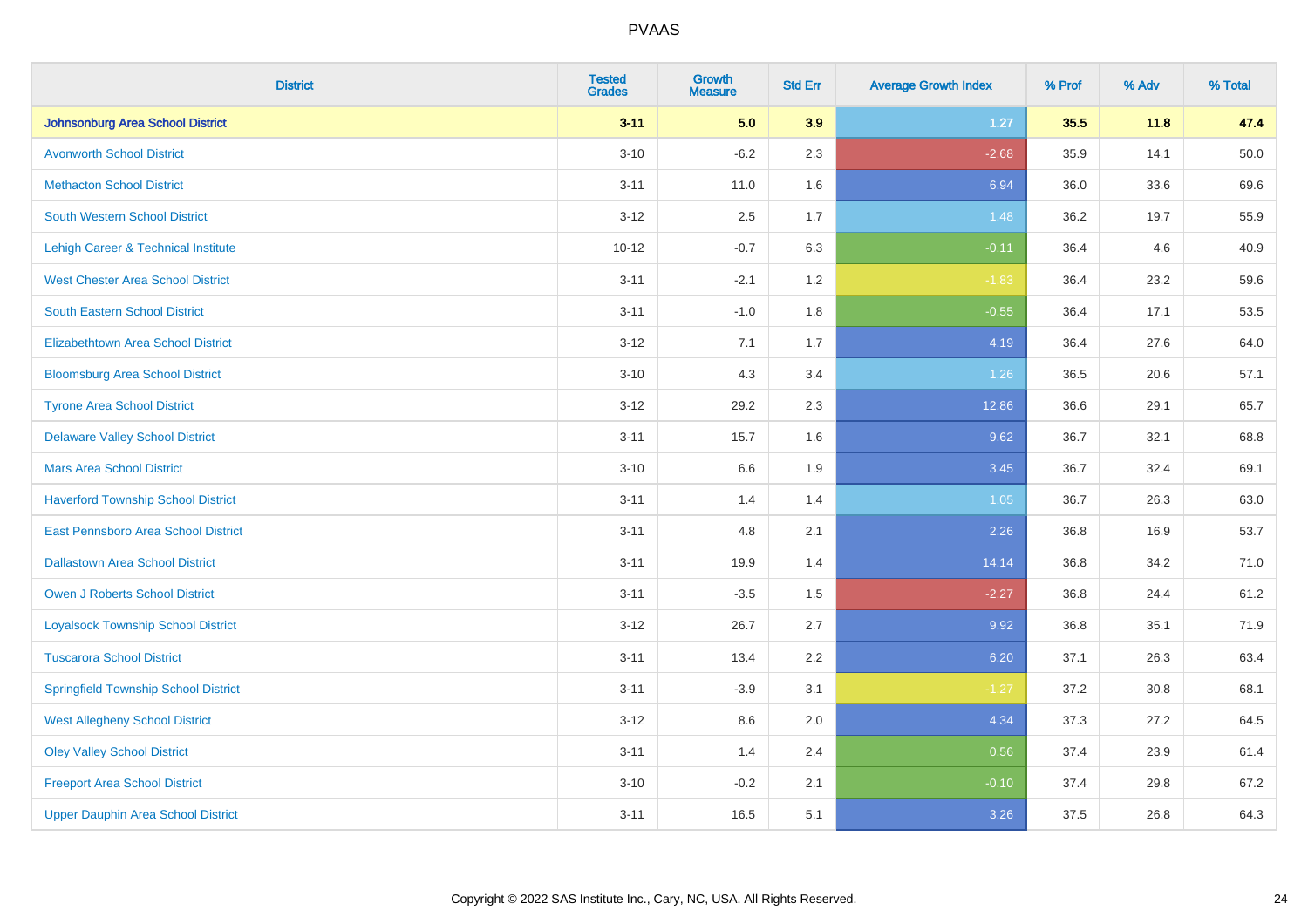| <b>District</b>                                    | <b>Tested</b><br><b>Grades</b> | <b>Growth</b><br><b>Measure</b> | <b>Std Err</b> | <b>Average Growth Index</b> | % Prof | % Adv | % Total |
|----------------------------------------------------|--------------------------------|---------------------------------|----------------|-----------------------------|--------|-------|---------|
| <b>Johnsonburg Area School District</b>            | $3 - 11$                       | 5.0                             | 3.9            | $1.27$                      | 35.5   | 11.8  | 47.4    |
| <b>Muncy School District</b>                       | $3 - 11$                       | 6.9                             | 3.3            | 2.12                        | 37.6   | 18.8  | 56.4    |
| <b>Southern York County School District</b>        | $3 - 11$                       | 15.5                            | 1.8            | 8.48                        | 37.6   | 29.2  | 66.8    |
| <b>Norwin School District</b>                      | $3 - 11$                       | $-1.1$                          | 1.6            | $-0.70$                     | 37.7   | 27.6  | 65.2    |
| Leechburg Area School District                     | $3 - 11$                       | 7.0                             | 3.9            | 1.79                        | 37.7   | 4.9   | 42.6    |
| <b>Pennsbury School District</b>                   | $3 - 11$                       | 5.6                             | 1.3            | 4.38                        | 37.7   | 27.7  | 65.4    |
| <b>Central Valley School District</b>              | $3 - 10$                       | 4.7                             | 2.6            | 1.83                        | 37.8   | 18.5  | 56.3    |
| <b>Montrose Area School District</b>               | $3 - 10$                       | 12.3                            | 2.8            | 4.41                        | 37.8   | 28.9  | 66.7    |
| South Butler County School District                | $3 - 10$                       | 6.3                             | 2.2            | 2.80                        | 37.8   | 19.2  | 57.0    |
| <b>Hampton Township School District</b>            | $3 - 11$                       | 7.4                             | 2.0            | 3.79                        | 37.9   | 39.2  | 77.0    |
| <b>Homer-Center School District</b>                | $3 - 11$                       | 8.8                             | 3.5            | 2.53                        | 38.0   | 17.7  | 55.8    |
| <b>Lower Moreland Township School District</b>     | $3 - 11$                       | 8.7                             | 2.0            | 4.35                        | 38.2   | 33.2  | 71.4    |
| South Williamsport Area School District            | $3 - 10$                       | 0.9                             | 3.1            | 0.31                        | 38.4   | 11.6  | 50.0    |
| <b>Littlestown Area School District</b>            | $3 - 11$                       | 28.7                            | 2.4            | 11.83                       | 38.4   | 29.3  | 67.7    |
| <b>Kutztown Area School District</b>               | $3 - 12$                       | 9.3                             | 2.8            | 3.34                        | 38.5   | 14.6  | 53.2    |
| <b>Wyalusing Area School District</b>              | $3 - 12$                       | 5.7                             | 3.2            | 1.78                        | 38.6   | 12.9  | 51.4    |
| <b>United School District</b>                      | $3 - 11$                       | 6.3                             | 3.3            | 1.89                        | 38.8   | 16.3  | 55.0    |
| <b>Twin Valley School District</b>                 | $3 - 12$                       | $-3.2$                          | 1.9            | $-1.68$                     | 38.8   | 19.8  | 58.6    |
| Palmyra Area School District                       | $3 - 11$                       | 16.2                            | 1.8            | 9.02                        | 38.8   | 34.0  | 72.8    |
| <b>Newport School District</b>                     | $3 - 12$                       | 3.8                             | 3.3            | 1.17                        | 38.8   | 10.4  | 49.2    |
| <b>Montoursville Area School District</b>          | $3 - 12$                       | $-8.4$                          | 2.6            | $-3.17$                     | 38.8   | 18.2  | 57.0    |
| <b>Souderton Area School District</b>              | $3 - 11$                       | 18.5                            | 1.4            | 12.86                       | 39.2   | 31.2  | 70.4    |
| <b>Lincoln Park Performing Arts Charter School</b> | $7 - 11$                       | $-14.9$                         | 2.7            | $-5.45$                     | 39.3   | 8.9   | 48.2    |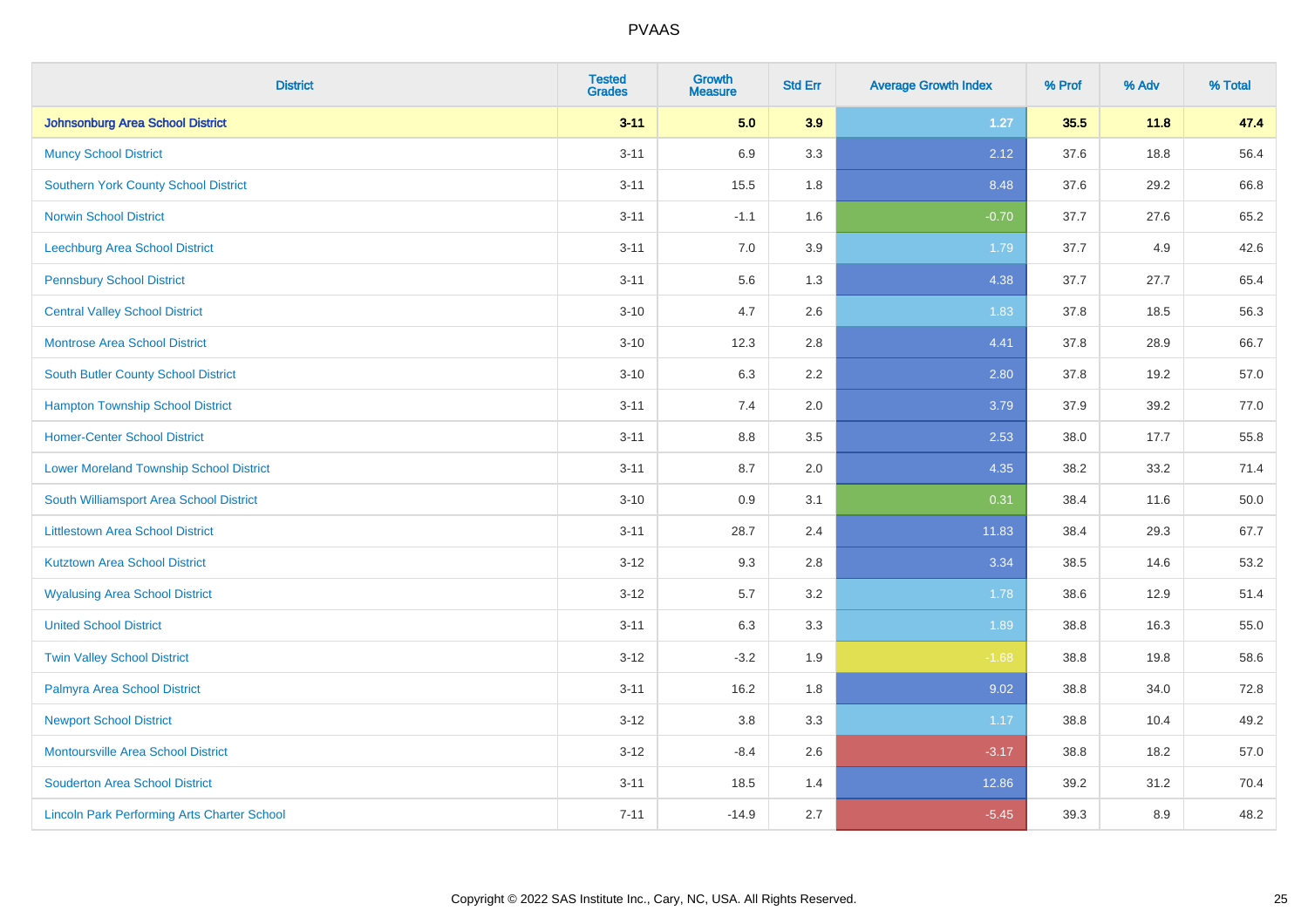| <b>District</b>                          | <b>Tested</b><br><b>Grades</b> | <b>Growth</b><br><b>Measure</b> | <b>Std Err</b> | <b>Average Growth Index</b> | % Prof | % Adv | % Total |
|------------------------------------------|--------------------------------|---------------------------------|----------------|-----------------------------|--------|-------|---------|
| <b>Johnsonburg Area School District</b>  | $3 - 11$                       | 5.0                             | 3.9            | $1.27$                      | 35.5   | 11.8  | 47.4    |
| <b>Jersey Shore Area School District</b> | $3 - 11$                       | 0.7                             | 2.5            | 0.27                        | 39.3   | 13.6  | 52.9    |
| <b>Southern Lehigh School District</b>   | $3 - 11$                       | $-4.1$                          | 2.1            | $-1.94$                     | 39.3   | 28.0  | 67.2    |
| Mt Lebanon School District               | $3 - 11$                       | 2.4                             | 1.3            | 1.79                        | 39.3   | 37.4  | 76.8    |
| <b>Quaker Valley School District</b>     | $3 - 11$                       | 12.2                            | 2.5            | 4.90                        | 39.5   | 26.4  | 65.9    |
| <b>Chichester School District</b>        | $3 - 11$                       | $-1.8$                          | 4.2            | $-0.44$                     | 40.0   | 14.0  | 54.0    |
| <b>Bethel Park School District</b>       | $3 - 11$                       | $-4.4$                          | 1.7            | $-2.62$                     | 40.1   | 27.3  | 67.4    |
| <b>Richland School District</b>          | $3 - 11$                       | $-6.9$                          | 2.6            | $-2.63$                     | 40.1   | 20.9  | 61.0    |
| <b>Line Mountain School District</b>     | $3 - 11$                       | 11.7                            | 3.9            | 3.01                        | 40.4   | 42.3  | 82.7    |
| <b>Seneca Valley School District</b>     | $3 - 11$                       | $0.8\,$                         | 1.4            | 0.54                        | 40.6   | 25.2  | 65.8    |
| <b>Bellwood-Antis School District</b>    | $3 - 10$                       | 3.5                             | 2.8            | 1.24                        | 40.9   | 19.4  | 60.2    |
| <b>Greater Latrobe School District</b>   | $3 - 11$                       | $-14.1$                         | 2.0            | $-7.14$                     | 41.0   | 12.6  | 53.6    |
| <b>Windber Area School District</b>      | $3 - 11$                       | $-11.9$                         | 3.0            | $-3.94$                     | 41.0   | 10.3  | 51.3    |
| <b>Sharpsville Area School District</b>  | $3 - 11$                       | 3.8                             | 3.7            | 1.04                        | 41.1   | 23.2  | 64.3    |
| <b>Brockway Area School District</b>     | $3 - 11$                       | $-0.4$                          | $3.5\,$        | $-0.11$                     | 41.2   | 13.8  | 55.0    |
| <b>Conewago Valley School District</b>   | $3 - 12$                       | 7.6                             | 1.7            | 4.46                        | 41.3   | 19.4  | 60.6    |
| Shenango Area School District            | $3 - 11$                       | 1.7                             | 3.2            | 0.52                        | 41.4   | 13.8  | 55.3    |
| Jamestown Area School District           | $3 - 11$                       | $-9.5$                          | 4.1            | $-2.33$                     | 41.5   | 4.9   | 46.3    |
| <b>Lakeview School District</b>          | $3 - 11$                       | $-1.9$                          | $3.5\,$        | $-0.53$                     | 41.5   | 12.3  | 53.8    |
| <b>California Area School District</b>   | $3 - 10$                       | $-13.7$                         | 4.5            | $-3.06$                     | 41.7   | 16.7  | 58.3    |
| Northwestern Lehigh School District      | $3 - 11$                       | $-2.4$                          | 2.1            | $-1.14$                     | 41.7   | 17.9  | 59.5    |
| <b>Fairview School District</b>          | $3 - 11$                       | 8.3                             | 2.4            | 3.43                        | 41.9   | 34.9  | 76.7    |
| <b>Ridgway Area School District</b>      | $3 - 11$                       | $-6.1$                          | 4.0            | $-1.53$                     | 42.2   | 15.6  | 57.8    |